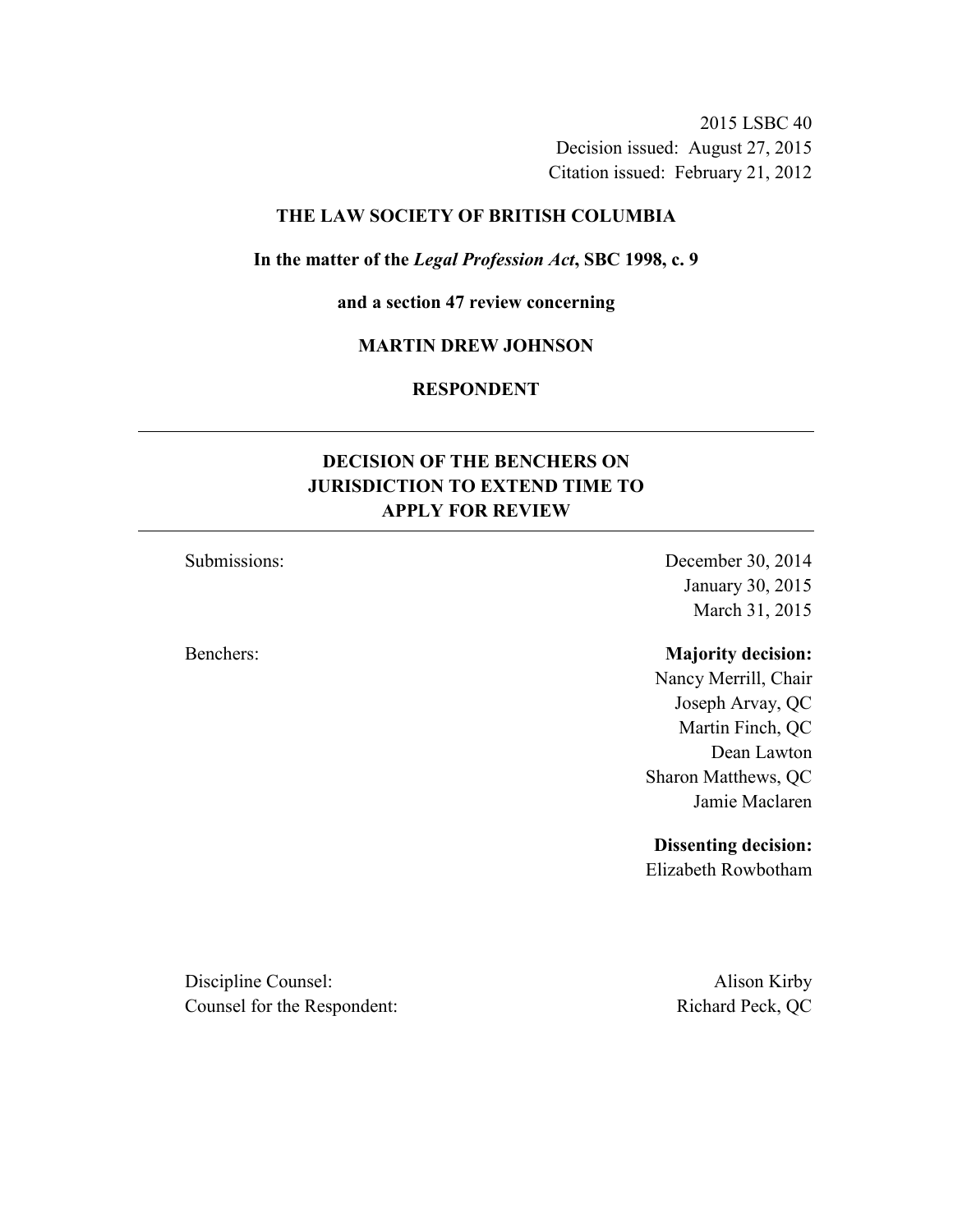## **MAJORITY DECISION OF NANCY MERRILL, JOSEPH ARVAY, QC, MARTIN FINCH, QC, DEAN LAWTON, SHARON MATTHEWS, QC, AND JAMIE MACLAREN**

### **INTRODUCTION**

- [1] This is an application for an extension of the time to apply for a review on the record of the decision of a hearing panel pertaining to a citation issued against Martin Johnson. Mr. Johnson seeks a review on the record pursuant to s. 47 of the *Legal Profession Act* (the "Act"); however he provided notice that he is applying for the review after the 30-day period stipulated in s. 47.
- [2] Mr. Johnson's counsel wrote to the Executive Director seeking the extension of time. At a pre-review conference, the Chambers Bencher directed that the issue of whether there is jurisdiction to grant an extension of the time to apply for a review be referred to a review panel of seven benchers. The parties also made submissions on whether the application should be granted if the jurisdiction exists, so we have addressed that issue also.

#### **ISSUES**

- [3] The issues are:
	- (a) whether the jurisdiction exists to extend the time to make a written application for a review on the record under s. 47;
	- (b) if the jurisdiction exists, whether it should be exercised to permit Mr. Johnston an extension.

#### **FACTS**

- [4] The Law Society issued a citation against Mr. Johnson for professional misconduct in relation to an altercation at the Kelowna courthouse with a police officer who was a witness in the criminal matter on which Mr. Johnson was acting. The central fact in the hearing of the citation for professional misconduct was that Mr. Johnson said "fuck you" to the police officer during a heated exchange.
- [5] A hearing panel heard the citation pursuant to s. 38 of the Act. The hearing panel issued its decision on facts and determination on February 4, 2014: 2014 LSBC 08. The hearing panel held that Mr. Johnson committed professional misconduct. Two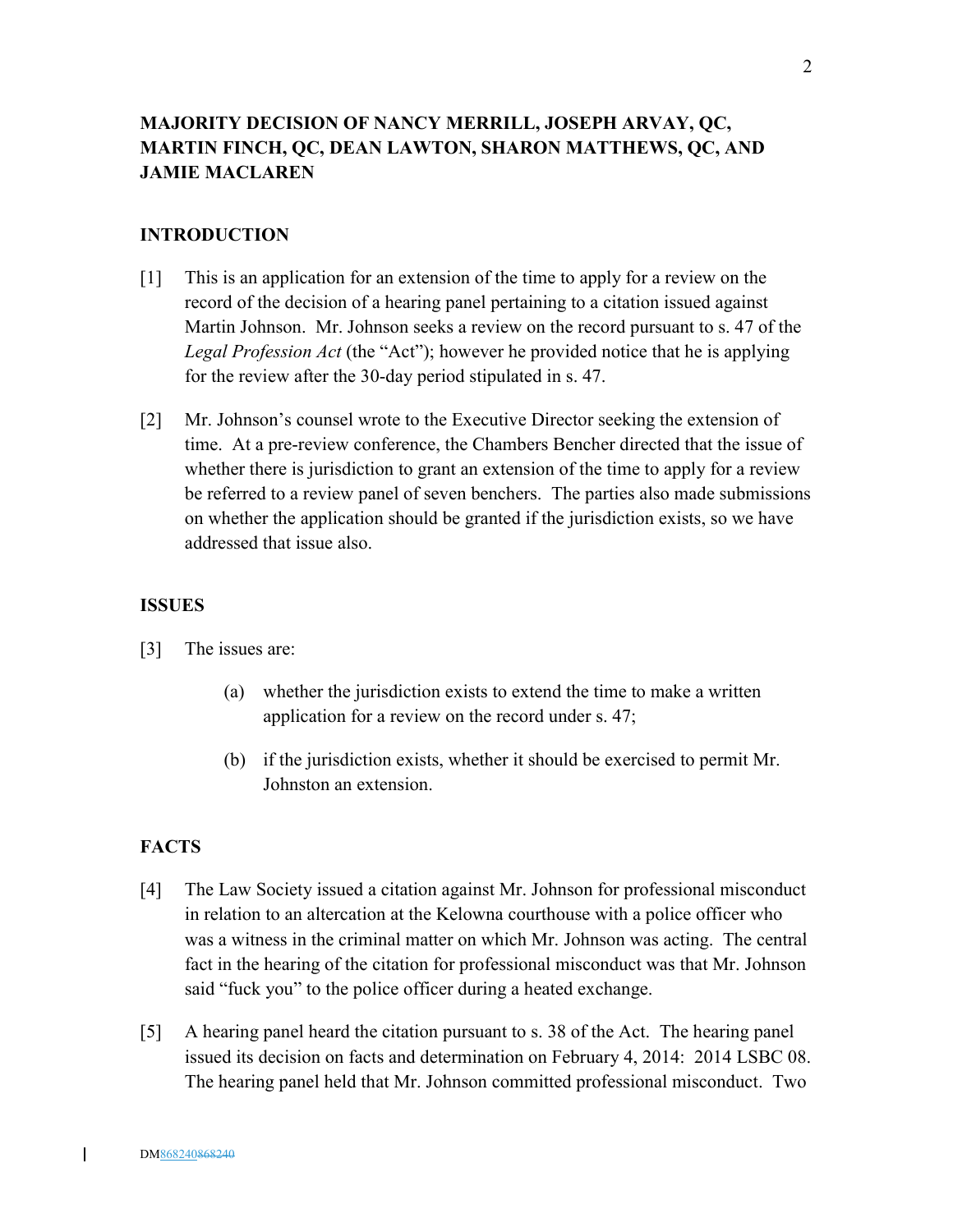members of the panel held that provocation for the conduct was not relevant. The majority concluded at paragraphs 9-10:

> We also wish to make in abundantly clear that there should not be a defence of "provocation" as suggested by our learned colleague. Although the Majority agrees that the Respondent had committed professional misconduct by uttering those words in anger within a courthouse, we believe that the Respondent had an obligation to ignore any "provocation" by the witness, "rise above the fray", and act with civility and integrity in a dignified and responsible way that lawyers are expected to act, notwithstanding the fact that acting as a lawyer and advocate can sometimes be hostile, aggressive and fierce.

 We do not accept that there are any circumstances in which a lawyer in a courthouse could say "fuck you" in anger to a witness, to another lawyer or to any member of the public. Such conduct might well lower the reputation of the legal profession in the eyes [sic] the public and, arguably, bring the administration of justice into disrepute.

- [6] The concurring hearing panel member found that the profanity used by Mr. Johnson was provoked by the RCMP officer. He also held that the use of profane language could be excused in circumstances where the provocation was extreme but that this was not such a case.
- [7] Accordingly, the hearing panel was unanimous that Mr. Johnson's use of profane language in the circumstances was professional misconduct, but differed on whether provocation was relevant and could ever be a defence.
- [8] The hearing panel reconvened for the disciplinary action phase of the hearing of the citation on June 16, 2014. On November 3, 2014, the hearing panel issued its unanimous reasons on disciplinary action: 2014 LSBC 50. It held that Mr. Johnson was provoked by the police officer, but that in all of the circumstances, including his prior significant professional conduct record, the appropriate discipline was a 30-day suspension to commence on a date to be agreed upon between counsel and costs in the amount of \$10,503.05 to be paid within 30 days of the decision. Pursuant to Rule 10-1 of the Law Society Rules, the disciplinary action decision is deemed to have been served on Mr. Johnson on November 4, 2014.
- [9] Mr. Johnson's counsel and counsel for the Law Society agreed that the commencement date of Mr. Johnson's suspension would be January 1, 2015.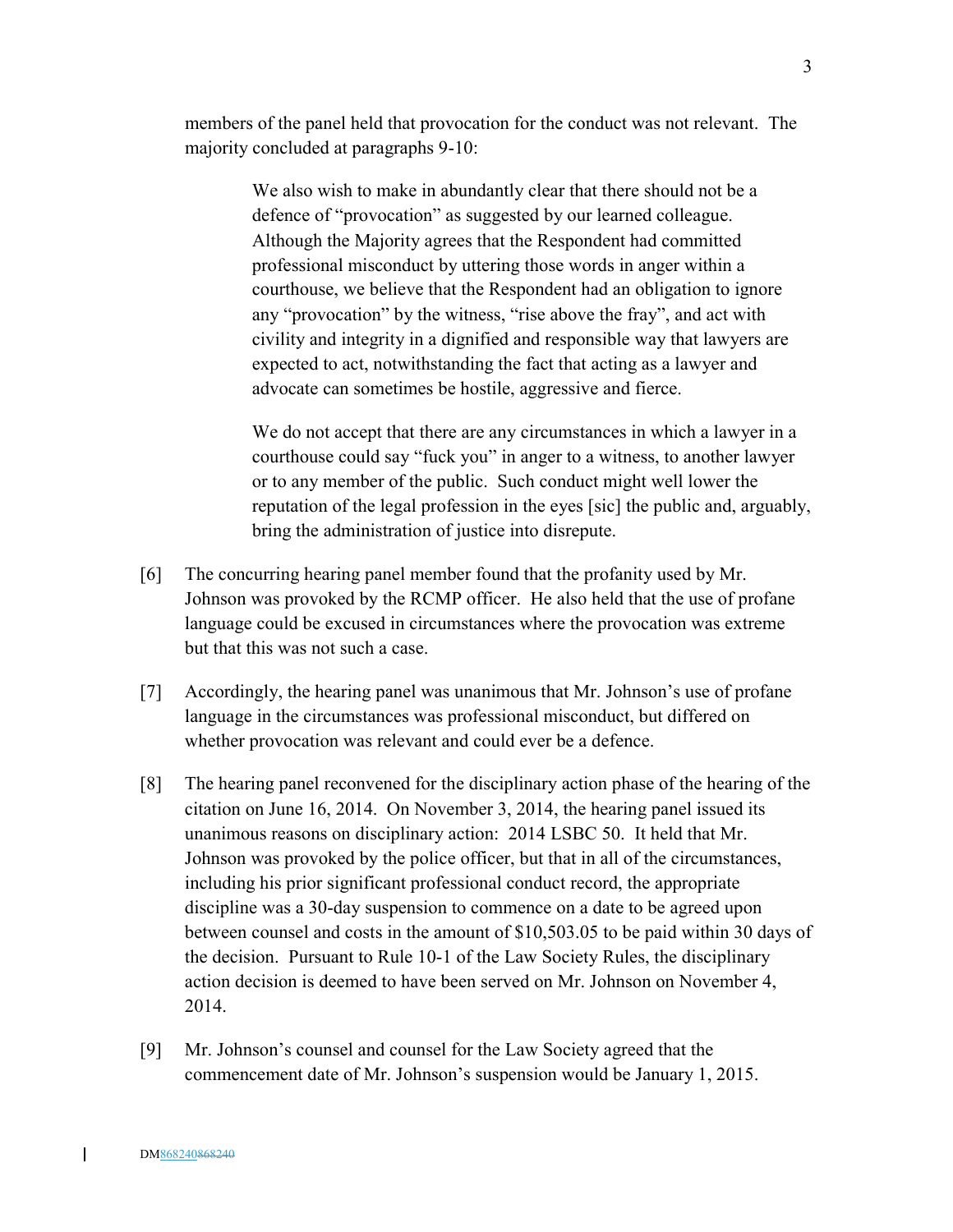- [10] On December 30, 2014, 56 days after Mr. Johnson was deemed to have received the decision on disciplinary action, his new counsel wrote to the Executive Director of the Law Society and advised that he had been recently retained. He was in the process of determining whether there was a viable review, but given that Mr. Johnson was currently out of time, he was writing to request an extension of time. He advised that Mr. Johnson was set to commence his suspension on January 1, 2015 and did not seek any change to the scheduling of the suspension.
- [11] On January 6, 2015, and apparently in response to a conversation and an email that followed the letter written by counsel for Mr. Johnson on December 30, 2014, counsel for Mr. Johnson wrote to discipline counsel for the Law Society enclosing a notice of review pertaining to both decisions of the hearing panel and requesting an extension of time. His letter also provided submissions on the issue of the request for an extension of time, including the issue of whether the jurisdiction exists to grant it.

## **POSITION OF THE PARTIES**

- [12] Mr. Johnson takes the positon that the Law Society has the jurisdiction to extend the time to apply for a review and that an extension ought to be granted to Mr. Johnson in this case.
- [13] The Law Society is of the view that there is no jurisdiction to extend the time to apply for a review, opposes Mr. Johnson's application for an extension of time if there is jurisdiction to permit it, and seeks to quash the notice of review.

### **STATUTORY FRAMEWORK**

- [14] Hearings of citations are held pursuant to s. 38 of the Act. A review to a Law Society review board is available from the decision of a hearing panel made pursuant to sections  $38(5)$ , (6) or (7) by virtue of s. 47 of the Act.
- [15] Section 47 reads as follows:

### **Review on the record**

**47** (1) Within 30 days after being notified of the decision of a panel under section  $22(3)$  or  $38(5)$ , (6) or (7), the applicant or respondent may apply in writing for a review on the record by a review board.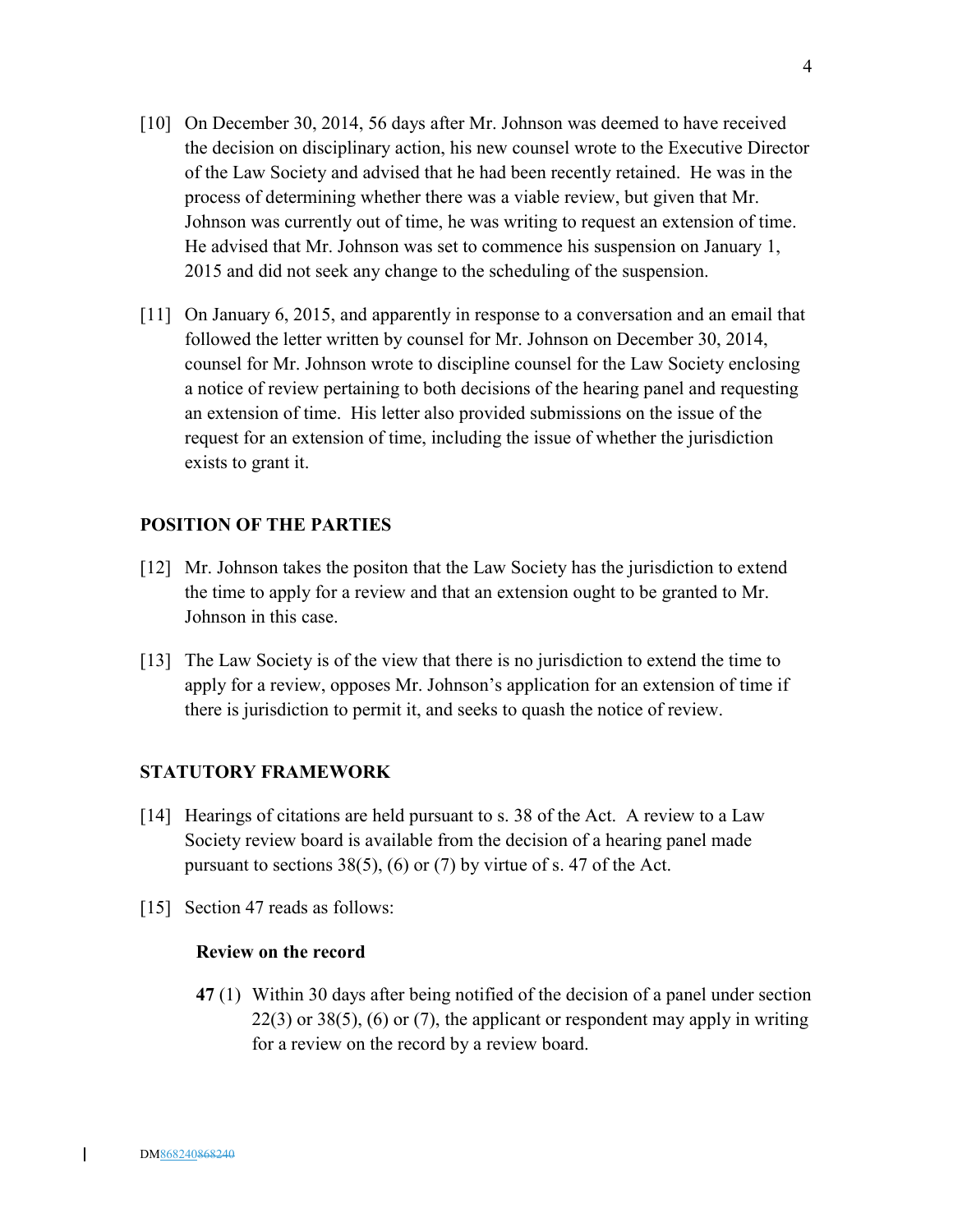- (2) Within 30 days after the decision of a panel under section 22(3), the credentials committee may refer the matter for a review on the record by a review board.
- (3) Within 30 days after the decision of a panel under section 38 (4), (5), (6) or (7), the discipline committee may refer the matter for a review on the record by a review board.
- (3.1) Within 30 days after an order for costs assessed under a rule made under section 27 (2) (e) or 46, an applicant, a respondent or a lawyer who is the subject of the order may apply in writing for a review on the record by a review board.
- (3.2) Within 30 days after an order for costs assessed by a panel under a rule made under section 46, the credentials or discipline committee may refer the matter for a review on the record by a review board.
	- (4) If, in the opinion of a review board, there are special circumstances, the review board may hear evidence that is not part of the record.
- (4.1) [repealed]
	- (5) After a hearing under this section, the review board may
		- (a) confirm the decision of the panel, or
		- (b) substitute a decision the panel could have made under this Act.
	- (6) The benchers may make rules providing for one or more of the following:
		- (a) the appointment and composition of review boards;
		- (b) establishing procedures for an application for a review under this section;
		- (c) the practice and procedure for proceedings before review boards.
- [16] Section 47(6) permits the Benchers to make rules providing for, *inter alia*, procedures for an application for review under s. 47 and the practice and procedure for proceedings before review boards. The rules which are the subject of the submissions on this application and arguably have been made pursuant to ss. 41 and 47(6) include Rule 5-10(1), 5-12 and 5-13.
- [17] Rule 5-10(1) reads: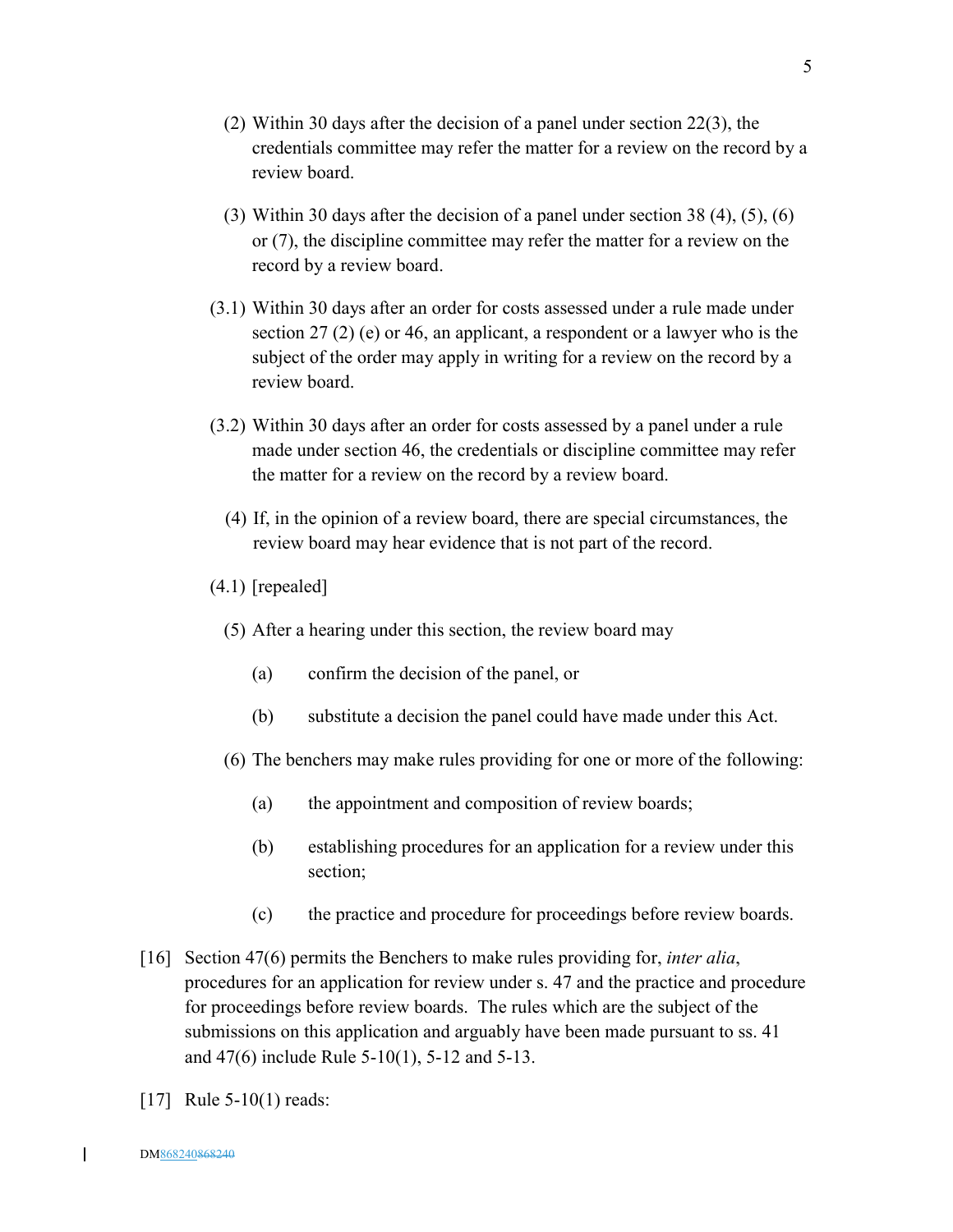#### **Application to vary certain orders**

- **5-10**(1) An applicant or respondent may apply in writing to the Executive Director for
	- (a) an extension of time
		- (i) to pay a fine or the amount owing under Rule 5-9 *[Costs of hearings]*, or
		- (ii) to fulfill a condition imposed under section 22 *[Credentials hearings]*, 38 *[Discipline hearings]* or 47 *[Review on the record]*,
	- (b) a variation of a condition referred to in paragraph (a)(ii), or
	- (c) a change in the start date for a suspension imposed under section 38 *[Discipline hearings]* or 47 *[Review on the record]*.
- [18] Rule 5-12 reads:

### **Review by review board**

- **5-12**(1) In Rules 5-12 to 5-21, "review" means a review of a hearing panel decision by a review board under section 47 of the Act.
	- (2) Subject to the Act and these Rules, a review board may determine the practice and procedure to be followed at a review.
- [19] Rule 5-13 reads:

#### **Initiating a review**

- **5-13**(1) Within 30 days after the decision of the panel in a credentials hearing, the applicant may deliver a notice of review under Rule 5-15 *[Notice of review]* to the Executive Director and counsel representing the Society.
	- (2) Within 30 days after a decision of the panel in a credentials hearing, the Credentials Committee may, by resolution, refer the decision for a review on the record by a review board.
	- (2.1) When a review is initiated under subrule (2), counsel representing the Society must promptly deliver a notice of review under Rule 5-15 *[Notice of review]* to the Executive Director and the applicant.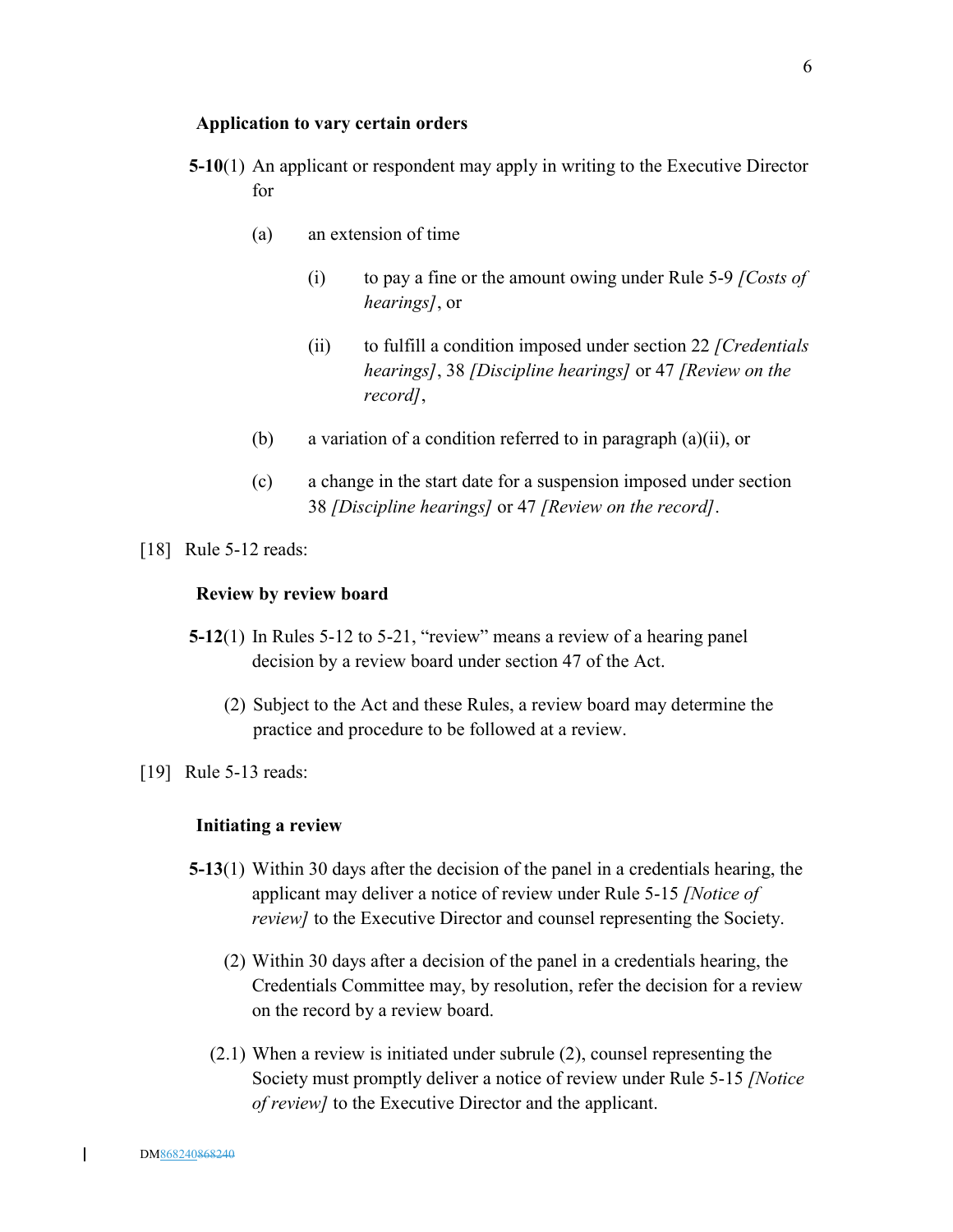- (2.2) Within 30 days after the decision of the panel under Rule 4-35 *[Disciplinary action]*, the respondent may deliver a notice of review under Rule 5-15 *[Notice of review]* to the Executive Director and discipline counsel.
	- (3) Within 30 days after a decision of the panel in a hearing on a citation, the Discipline Committee may, by resolution, refer the decision for a review on the record by a review board.
	- (4) When a review is initiated under subrule (3), discipline counsel must promptly deliver a notice of review under Rule 5-15 *[Notice of review]* to the Executive Director and the respondent.
	- (5) Within 30 days after the order of the Practice Standards Committee under Rule 3-18(1) *[Costs]*, the lawyer concerned may deliver a notice of review under Rule 5-15 *[Notice of review]* to the Executive Director.

### **ANALYSIS**

#### **Is there jurisdiction to extend the time to apply for a review?**

- [20] The interpretation to be placed on s.  $47(1)$  must be determined in accordance with the principle that words of an individual provision should be read in their grammatical and ordinary sense, with reference to the *Act* as a whole read in its entire context: *Bell ExpressVu Limited Partnership v. Rex*, [2002] 2 SCR 559 at paras. 26-27; *British Columbia v. Henfrey Samson Belair Ltd.*, [1989] 2 SCR 24.
- [21] Mr. Johnson's position is that Rules 5-10 and 5-12 provide jurisdiction to extend the time for review. The Law Society's positon is that s. 47 sets an inflexible limitation period, confirmed in Rule 5-13, for which there is no jurisdiction in the *Act* or the rules to vary.

#### **Do Section 47 and Rule 5-13 set an inflexible limitation period**

- [22] We start with this issue because it provides context for the analysis of how s. 47 and the rules made by the Benchers relate to each other.
- [23] This submission invites an analysis of whether the s. 47(1) time limit is analogous to a mandatory or "must" statutory clause or a permissive or "may" statutory clause. The precise wording and structure of s. 47(1) are important to understand the submissions on this point, so we set it out again here for reference: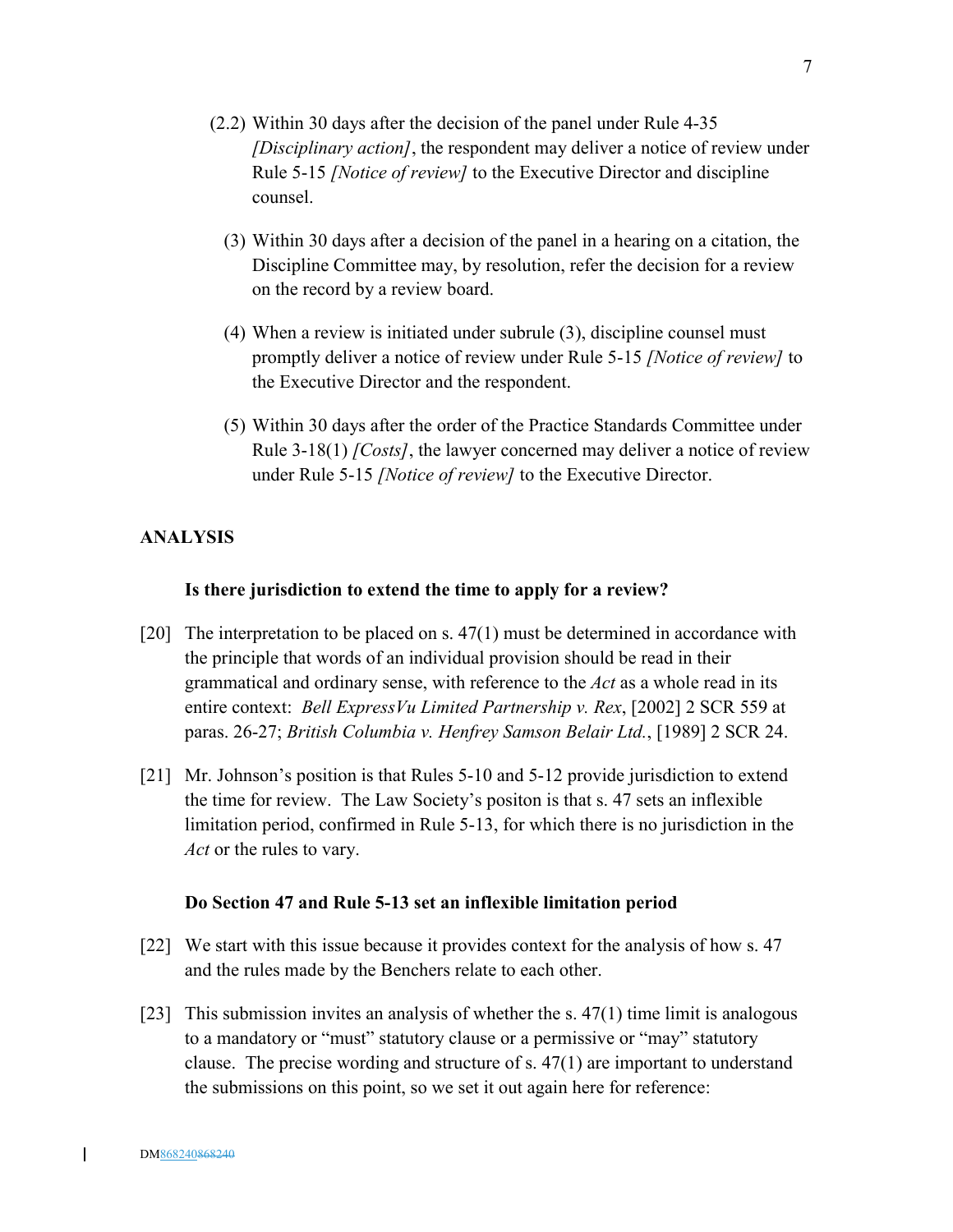Within 30 days after being notified of the decision of a panel under section  $22(3)$  or  $38(5)$ , (6) or (7), the applicant or respondent may apply in writing for a review on the record by a review board.

- [24] Mr. Johnson's position is that the s. 47(1) time limit is permissive because it contains the language that the respondent "may" apply for a review "within 30 days."
- [25] The Law Society's position is that the opening clause of s. 47(1) is mandatory. The Law Society's précis of the subsection in its submissions incorporates the word "must" which does not actually appear in s.  $47(1)$ .
- [26] Section 47(1) is neither mandatory nor permissive in so far as the time to apply for a review. The word "may" does not apply to the time requirement, but rather the choice to apply for a review or not. Nor is it appropriate to read "must" into the time requirement.
- [27] It is also noteworthy that the Benchers did not seek to set a mandatory practice on the time for applying for a review by incorporating "must" into Rule 5-13(5).
- [28] In our view, the time limit in the opening clause of s. 47(1) is neither mandatory nor permissive. It is best characterized as a condition placed on those seeking to apply for a review. Relief from time elements of conditions is addressed in Rule 5- 10, as we discuss next.

#### **Rule 5-10**

- [29] Mr. Johnson's position is that the 30-day time period in s.  $47(1)$  is a condition that can be extended or varied under Rule 5-10. Mr. Johnson says that the conditions that may be subject to variation under Rule 5-10 are those imposed under the enumerated statutory provisions, which includes s. 47, and therefore the s. 47(1) time limit is open to be varied under Rule 5-10.
- [30] The word "condition" does not appear to be defined anywhere in the *Act* or Rules. Mr. Johnson submits that a condition is, as defined by the *New Shorter Oxford English Dictionary*: "A thing demanded or required as a prerequisite to the granting or performance of something else." We agree with this submission. The time limit in s. 47(1) is a condition in the sense that it is a prerequisite to a review.
- [31] The Law Society says that s. 47(1) is not a condition that is subject to extension pursuant to Rule 5-10 for three reasons, all of which lead to the conclusions that the only s. 47 conditions that can be varied under Rule 5-10 are "conditions of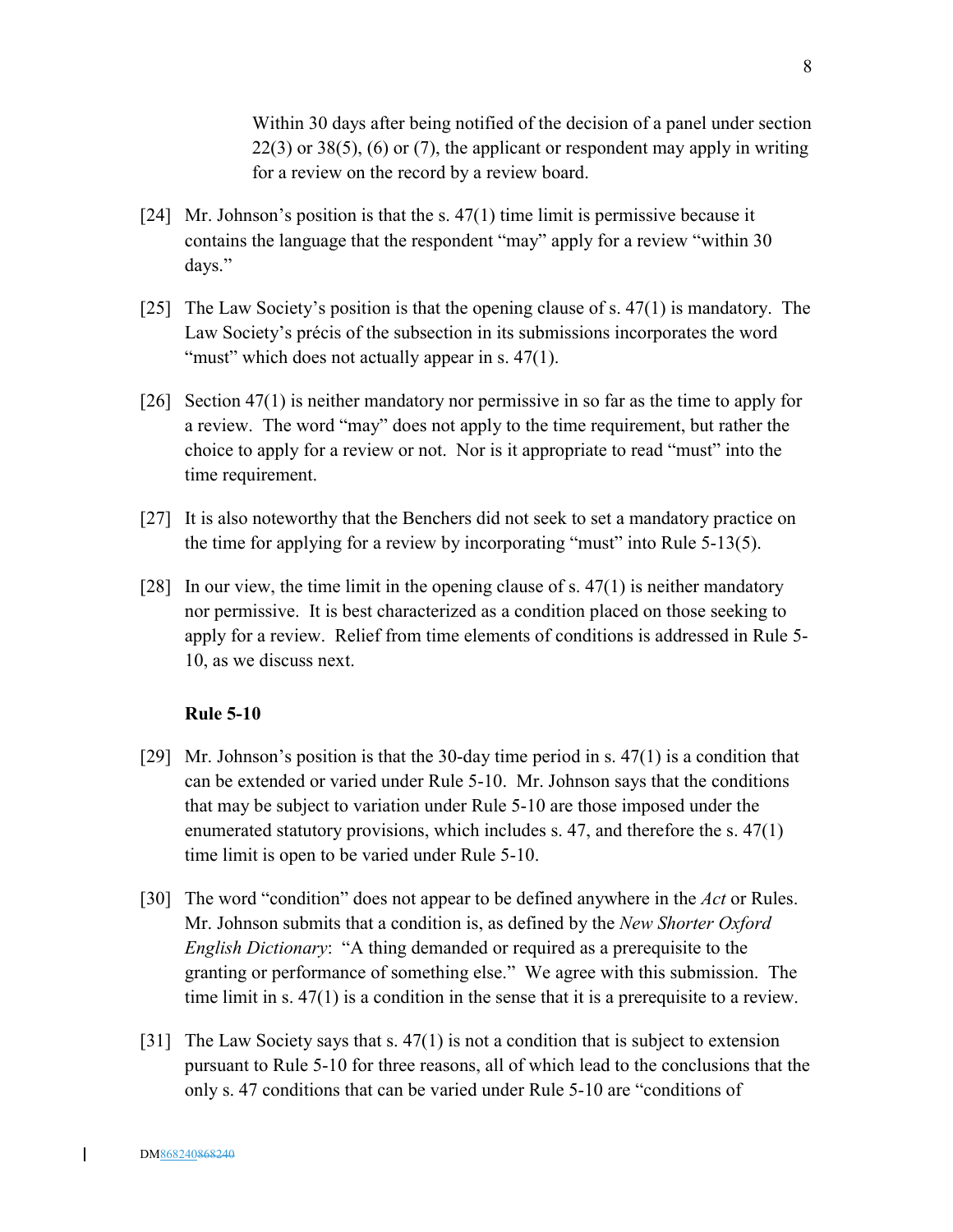practice" imposed under s. 47(5). The three reasons for this interpretation relied upon by the Law Society are: the subheading before Rule 5-10 is "Application to Vary Certain Orders"; the use of the words "fulfill and "imposed" in Rule 5-10; and the grouping of s. 47 with ss. 22 and 38.

- [32] With regard to the subheading, the Law Society relies on R. Sullivan, *Sullivan on the Constructions of Statutes,* 5th ed. (Markham, Ont.: LexisNexis, 2008) at 393, which says that the weight of authority is that "headings should be considered part of the legislation and read and relied on like any other contextual feature." We note that this seems to be contrary to the *Interpretation Act*, RSBC 1996, c. 236, s. 11, which makes clear that a headnote to a provision is not part of the enactment and must be considered to have been included for reference and convenience only. We also note that, in the 6th edition of *Sullivan on the Construction of Statutes* (2014) at 461, the author notes that the contextual feature approach to the use of headings has been adopted in regard to provincial legislation notwithstanding provincial Interpretation Acts. However, the BC case cited, *Arts Umbrella v. British Columbia (Assessor of Area #9 - Vancouver*, 2007 BCCA 45 (Huddart JA in Chambers), states that the parties are agreed that the heading may be used as a "guide," and it is clear that is how Huddart JA used it in that case. We find that approach to be more in line with the *Interpretation Act* reference approach and not the contextual interpretation approach. Accordingly, the words of the header to Rule 5-10 only assist as a guide to understanding that Rule in the context of the rules as a whole, and not to import an interpretation as to its scope.
- [33] With regards to the words "fulfill" and "imposed," the Law Society says that the use of these words in relation to the references to ss. 22, 38 and 47 of the Act assists in interpreting the meaning of "conditions" in Rule 5-10; i.e., they must be conditions that are fulfilled or imposed under those sections. In our view, this position is consistent with the position taken by Mr. Johnson. Section 47(1) imposes a time limit that is to be fulfilled by persons applying for a review. Rule 5-10 permits relief in relation to the timing of the fulfillment of conditions imposed under s. 47.
- [34] The third prong of the Law Society's argument is that, by grouping s. 47 with ss. 22 and 38, Rule 5-10 must be interpreted to apply only to practice conditions imposed by discipline panels under s. 38(5), accreditation panels under s. 22(3)(b) or (5) or review boards under s. 47(5). We are of the view that that places a narrow scope on the application of Rule 5-10 not warranted by the plain language of the rule. Rule 5-10 does not limit its scope of application to those subsections of the sections listed in the rule. Rule 5-10 refers to conditions under ss. 22, 38 or 47 without limitation.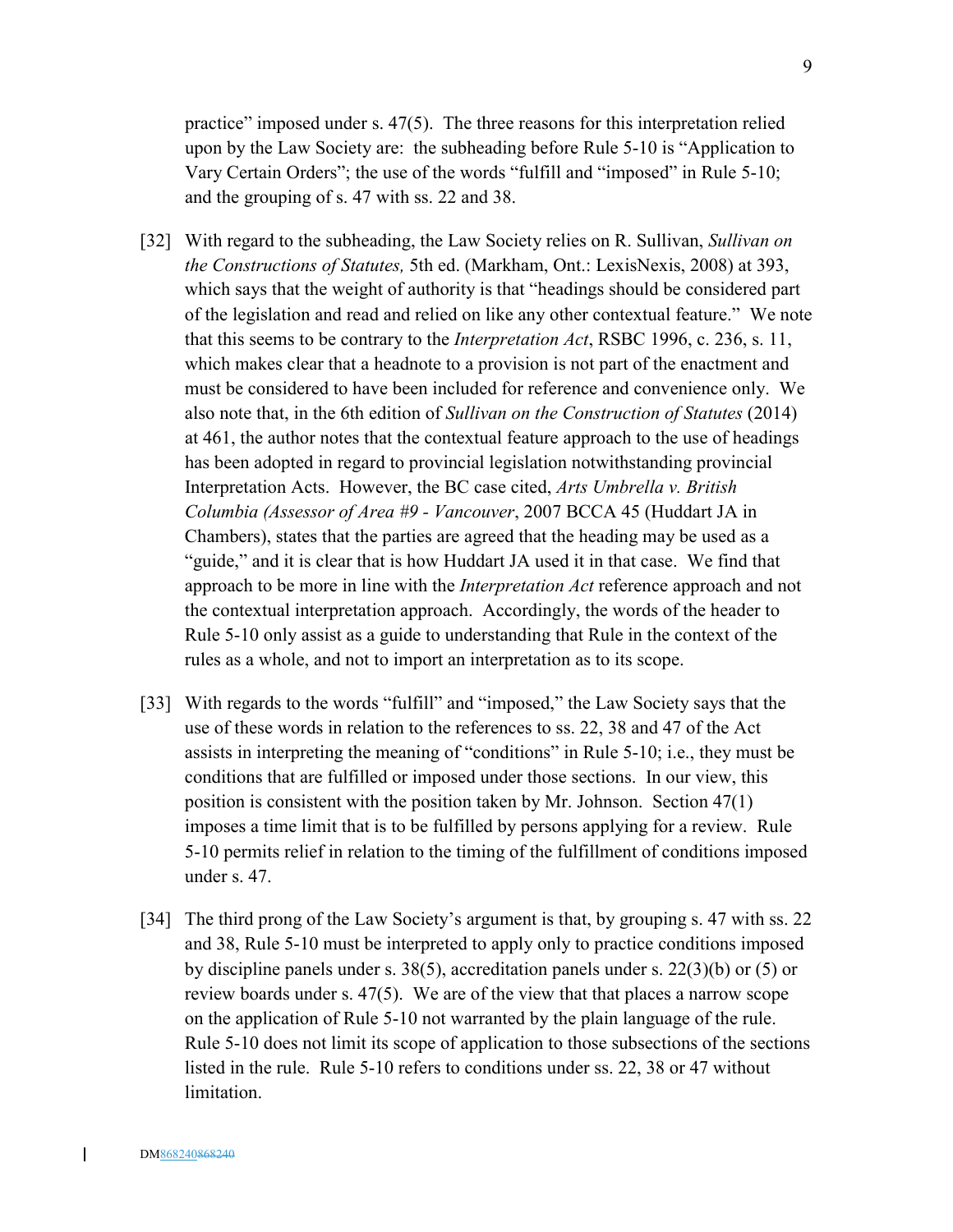- [35] In addition, as pointed out by Mr. Johnson, the Law Society's interpretation that Rule 5-10 only applies to conditions place on a practice is not supported by the language of Rule 5-10 which does not use the phrase "practice conditions" but rather the broader word "conditions." In other rules, such as Rule 5-10.1, the phrase "practice conditions" appears when the scope of the rule is so limited. Had the intention been to limit the application of Rule 5-10 to only "practice conditions," the drafters would have used that terminology in Rule 5-10, as was done in Rule 5-10.1, and specified which subsections of ss. 22, 28 and 47 were covered. Similarly, when providing for review rights, the drafters stipulated that they arise from decisions made under s. 22(3), 38(5), 38(6) and 38(7), instead from decisions made under ss. 22 and 38. It is clear that, where the drafters of the Rules intended to limit their applications to specific subsections or circumstances, they so specified.
- [36] While we do not agree that the scope of Rule 5-10 is limited to relief from time to fulfill practice conditions or in reference to only subsections of the sections that are stipulated, we do note that the scope of Rule 5-10 is limited by the provisions of the Act delegated rule-making authority to the Benchers. Section 47(6) permits the Benchers to make rules pertaining to establishing procedures for an application for a review under s. 47 and for practice and procedure for proceedings before review boards. In order for Rule 5-10 to apply to the s. 47(1) time limit, an extension of time must be a matter of practice or procedure. That point is related to the argument under Rule 5-12, to which we now turn.

#### **Rule 5-12**

- [37] Rule 5-12 permits a review board to determine the practice and procedure to be followed at a review.
- [38] Extension of the s. 47(1) time limit must be a matter of practice or procedure, and therefore within the jurisdiction of the Benchers to make rules, for Rule 5-12(2) to be operative in these circumstances.
- [39] The Law Society's position is that the power to makes rules pertaining to practice and procedure does not extend to altering a statutory time limit. The Law Society argues that statutory time limits are analogous to limitation periods, and the Supreme Court of Canada has held that limitation periods are substantive in nature: *Castillo v. Castillo*, 2005 SCC 83, citing *Tolofson v. Jensen*, [1994] 3 SCR 1022.
- [40] The application of this law to time limits to review administrative law decisionmakers was considered by the Nova Scotia Court of Appeal in *Central Halifax Community Association v. Halifax (Regional Municipality),* 2007 NSCA 39. In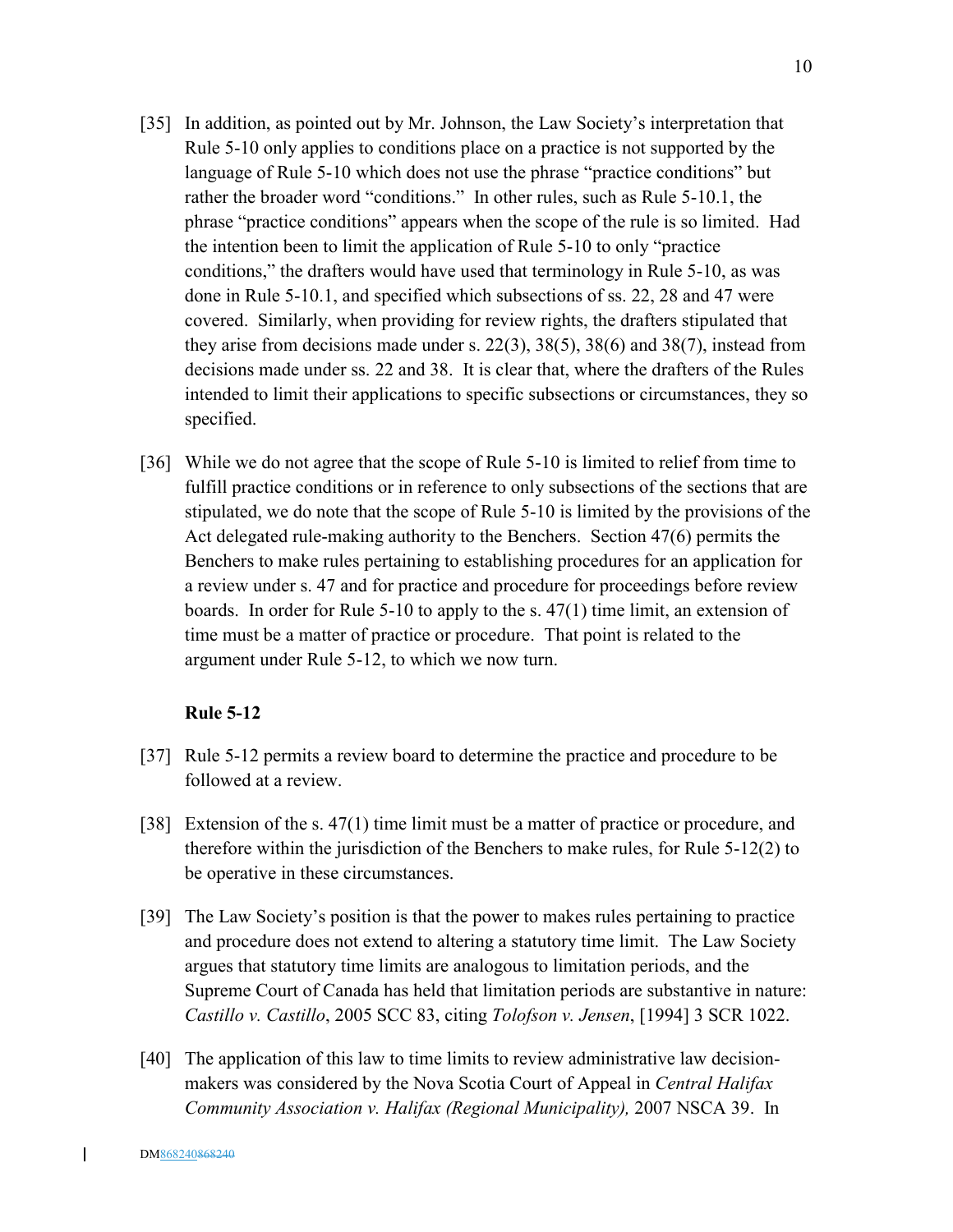that case, which is relied upon by the Law Society, the Nova Scotia Court of Appeal considered the application of a six-month time limit to commence a proceeding for an order in the nature of a writ of certiorari found in rule 56.06 of the Nova Scotia Civil Procedure Rules. It is noteworthy that the provision was mandatory, requiring that the originating notice "shall be filed and served within six (6) months after the judgment …" and expressly excluded the operation of rule 3.03, which otherwise provided the court with discretion to extend or abridge the time to do anything under the rules. In addition, the Court of Appeal held that rule 56.06 was not a delegated regulation, but had the force of legislation. Notwithstanding, the court held that it had the discretion to extend the rule 56.06 time limit under its inherent jurisdiction to control its own process, but declined to do so in that case.

- [41] In its analysis of whether the inherent jurisdiction to extend the time could apply to such a strict time limit with the power of legislation, the Court of Appeal relied on a decision of Chief Justice Glube of the Supreme Court of Nova Scotia, Trial Division (as she then was) in *Blue v. Antigonish District School Board* (1990), 95 NSR (2d) 118 (TD). In that case, Glube CJTD relied on the court's inherent jurisdiction to control its own process to extend the time to file and serve an originating notice that was otherwise out of time due to the combination of an intervening holiday and a power outage that prevented the documents from being processed and served.
- [42] *Central Halifax* and *Blue v. Antigonish* are not directly applicable because the Benchers have no inherent jurisdiction to control their own process. However, the Benchers have been delegated the jurisdiction to make rules regarding process and procedure. The analyses in *Central Halifax* and *Blue v. Antigonish* are consistent with the conclusion that relief from a time limit, including strict statutory time limits, is a matter of discretion in relation to procedure, otherwise the inherent jurisdiction of the court to control its own procedure would not have been applicable.
- [43] This conclusion must be reconciled with the Supreme Court of Canada authorities noted above, which provide that limitation periods are substantive in nature. In *Central Halifax*, the Court of Appeal discussed *Tolofson* and noted that what was at issue in that case was a limitation period in the context of a conflict of laws issue. The limitation period was one that barred the cause of action. In *Tolofson* the Supreme Court of Canada limited the scope of the substantive nature of limitation periods and held that a deadline for filing an application found in a rule, limitations found in various rules of court or other matters pertaining to pleadings of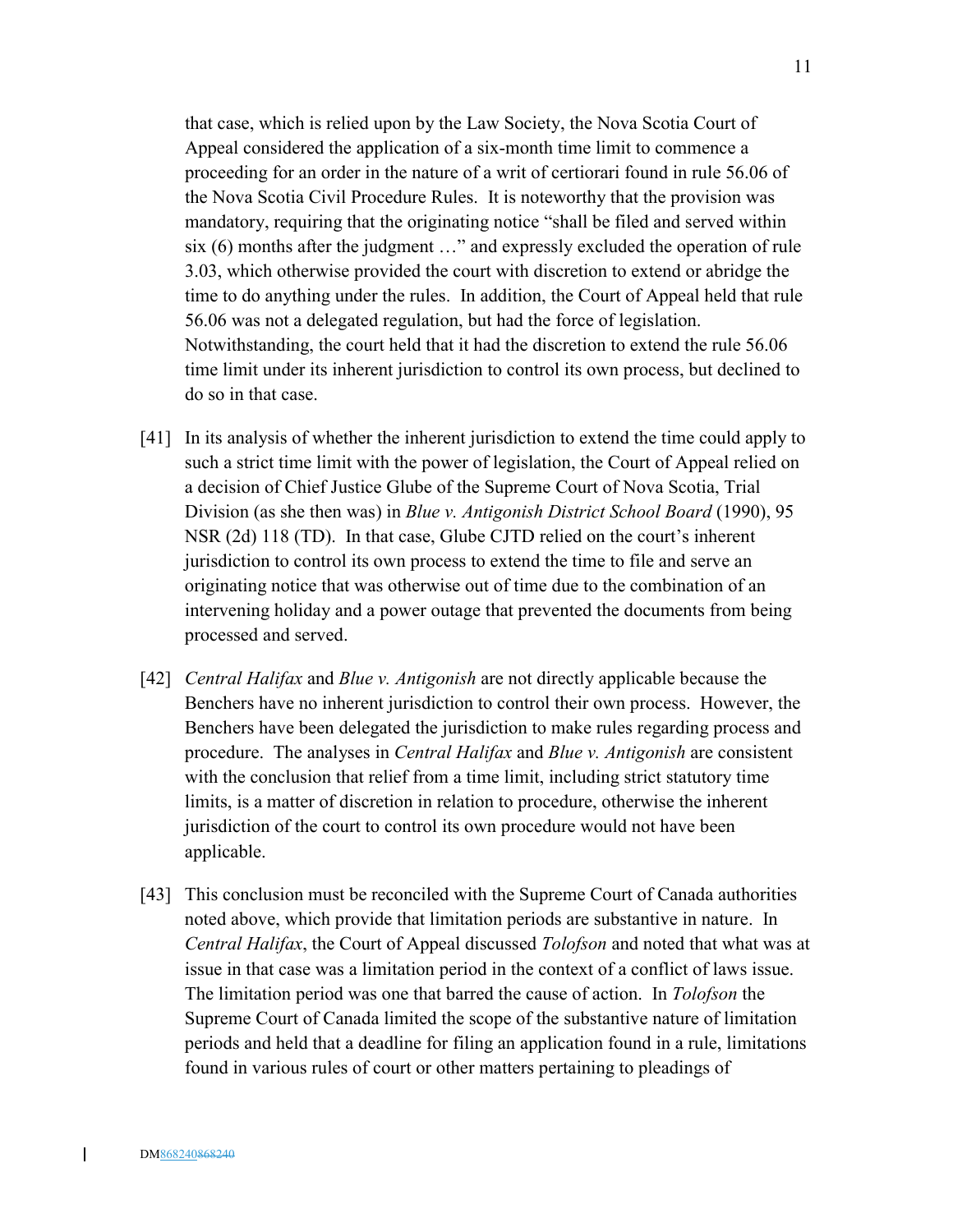limitations periods are undoubtedly matters of procedure: see *Central Halifax* at para. 53 and *Tolofson* at p. 1073.

- [44] Returning to the Act, s. 47(1) as a whole provides an applicant or respondent an opportunity to have an internal review of a decision made by a hearing panel on a discipline matter or a credentials matter. This is an opportunity to have the expertise of Law Society review boards, within an overall scheme of selfregulation, to review decisions. The member also has the opportunity to appeal to the Court of Appeal for British Columbia instead of applying to review, or after the review if unsuccessful on the review (s. 48 of the Act). Accordingly, the applicant or respondent has a choice to stay within the expertise of the Law Society's internal review procedures, or appeal to the Court of Appeal. If the member opts to appeal to the Court of Appeal, time limits to file the appeal govern as well as the ability to extend those time limits in certain circumstances: *Davies v. CIBC* (1987) 15 BCLR (2d), 1987 CanLII 2608 (CA).
- [45] On a policy basis, the interpretation is which is most consistent with the legislative scheme of allowing the applicant or respondent to stay within the internal review process and the expertise of the Law Society review boards is to allow the Law Society to control its own practice and procedure and extend the time period to seek a review where to do so is just.
- [46] Based on all of the foregoing and considering the Act as a whole, we find the *Central Halifax* and *Tolofson* decisions support that an extension of the time to apply for a review is a matter of practice or procedure delegated to the Benchers and about which the Benchers have made rules.
- [47] While we do not use the rules to interpret the statute, and we rest our interpretation of the statute on the analysis of the case law above, it is also worth noting that when making Rule 5-13(5) pertaining to the procedure for bringing a review, the Benchers simply adopted the opening language of s. 47(1) on timing. The Benchers can only make such a rule if it is a matter of practice or procedure. This confirms that the Benchers were of the view that the time to apply for a review is a matter of practice or procedure, which the Benchers have jurisdiction to deal with pursuant to s.  $47(6)$ .
- [48] We also make the observation that the Law Society's position is that Rule 5-10 does permit the extension of time to comply with conditions imposed by panels on the practice of a member pursuant to the statute, such as conditions on the operation of a trust account, the payment of fines, the repayment of monies, or limitations on a member's practice. If the extension of time on such matters is permissible as a matter of practice or procedure, then surely a condition pertaining to the time to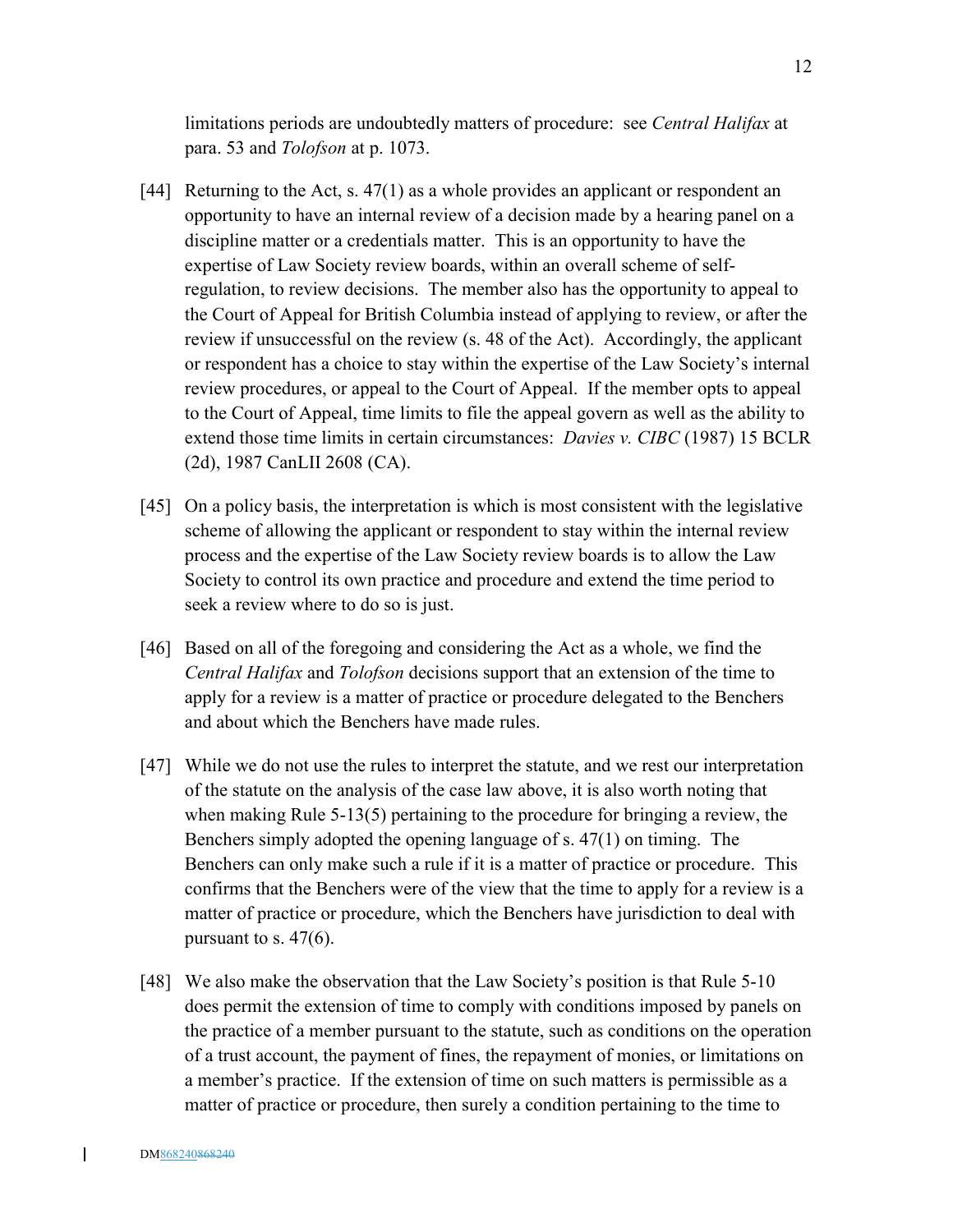apply for a review (which is not statutorily set as a mandatory or inflexible time as discussed below) is a matter of practice or procedure. The key point is that the condition remains intact, but the time to comply with it can be extended or varied.

- [49] Accordingly, we are of the view that the power to extend the time to comply with the 30-day time limit as a condition precedent to bring a review under s. 47(1) is a matter of practice or procedure within the meaning of s. 47(6) and therefore the Benchers have the jurisdiction to make rules pertaining to it. We hold that Rule 5- 10 is applicable and provides the jurisdiction to extend the time.
- [50] With regard to Rule 5-12(2), the Law Society says it cannot apply because it applies to "practice and procedure to be followed at a review." We are of the view that the procedure and timing of applying for a review, which is set out in Rule 5- 13 which immediately follows Rule 5-12, is part of the practice and procedure to be followed at a review. However, we are of the view that Rule 5-10 clearly covers the matter and provides the discretion to extend the time and that this the provision we rely on.

#### **HOW SHOULD THE DISCRETION BE EXERCISED?**

- [51] There are no criteria in the statute or rules governing the discretion we find to exist. Mr. Johnson submits that the criteria used by the Court of Appeal set out in *Davies v. CIBC* are too complex and disproportionate to the circumstances of this case. The Law Society submits they should govern.
- [52] We are of the view that the exercise of the discretion should be used in a principled manner on criteria that are known and understood. The Court of Appeal criteria are appropriate guide posts and a flexible application of them is appropriate. Those criteria are:
	- (a) whether there was a bona fide intention to appeal within the time for bringing the appeal;
	- (b) when the applicants informed the respondent of their intention to appeal;
	- (c) whether there would be prejudice to the respondent if an extension were granted;
	- (d) whether there is merit in the appeal; and
	- (e) whether it is in the interests of justice that an extension be granted.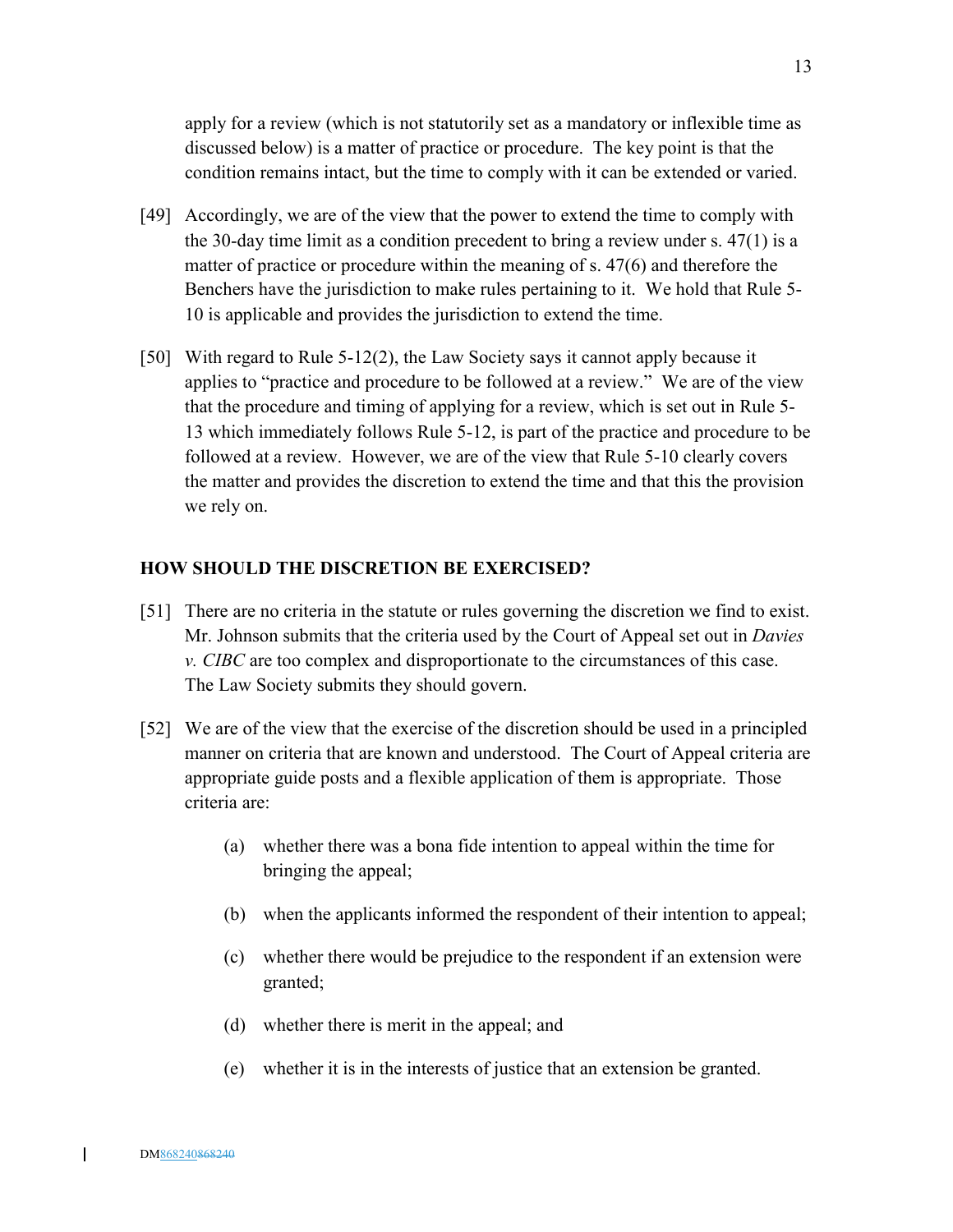- [53] In this case, there is no evidence of when the intention to appeal was first developed, but we know that Mr. Johnson changed counsel and his new counsel first provided notice 26 days after the time limit in s. 47(1) had expired. Lack of evidence of an intention to appeal within 30 days weighs against the exercise of discretion, but informing the Executive Director of the Law Society of the intention immediately on retaining new counsel and less than one month after the time limit had expired weighs in favour.
- [54] Prejudice to the Law Society is the most important factor. The Law Society justifiably is concerned about the finality of proceedings.
- [55] The specifics of the concerns around finality in this case are not insignificant. The events took place in March 2011. The citation was issued in February 2012. There were five pre-hearing conferences and two prior changes of counsel by Mr. Johnson. The facts and determination hearing was adjourned twice. There is no evidence as to what circumstances caused five pre-hearing conferences and two adjournments. We can infer that changes in counsel are due to Mr. Johnson. We also note that there were five months between the hearing on facts and determination and the issue of the decision in February 2014, two years after the citation was issued. The hearing on disciplinary action took place on June 16, 2014, and the decision was issued on November 3, 2014, four and one-half months later.
- [56] Overall, it is not possible to say on the evidence before us that the bulk of the delay between the altercation at the Kelowna courthouse, the two hearings and now are due to Mr. Johnson.
- [57] Mr. Johnson did not seek to defer or delay his suspension pending the review. There can be no prejudice in the sense of the public interest or public protection aspects of a delay in the discipline. We find no prejudice to the Law Society has been established.
- [58] Since Mr. Johnson served the suspension and paid the costs, the Law Society submits his interest in the review is abstract only. We disagree. This finding of professional misconduct has been recorded against Mr. Johnson and forms part of his discipline record. He was suspended for this conduct. Even though he has served the suspension, should the finding of misconduct or the disciplinary action taken be overturned, that will result in a substantive and significant change to his discipline record.
- [59] With regard to merit, the focus of the proposed review appears to be on the facts and determination phase. As noted above, the hearing panel differed on whether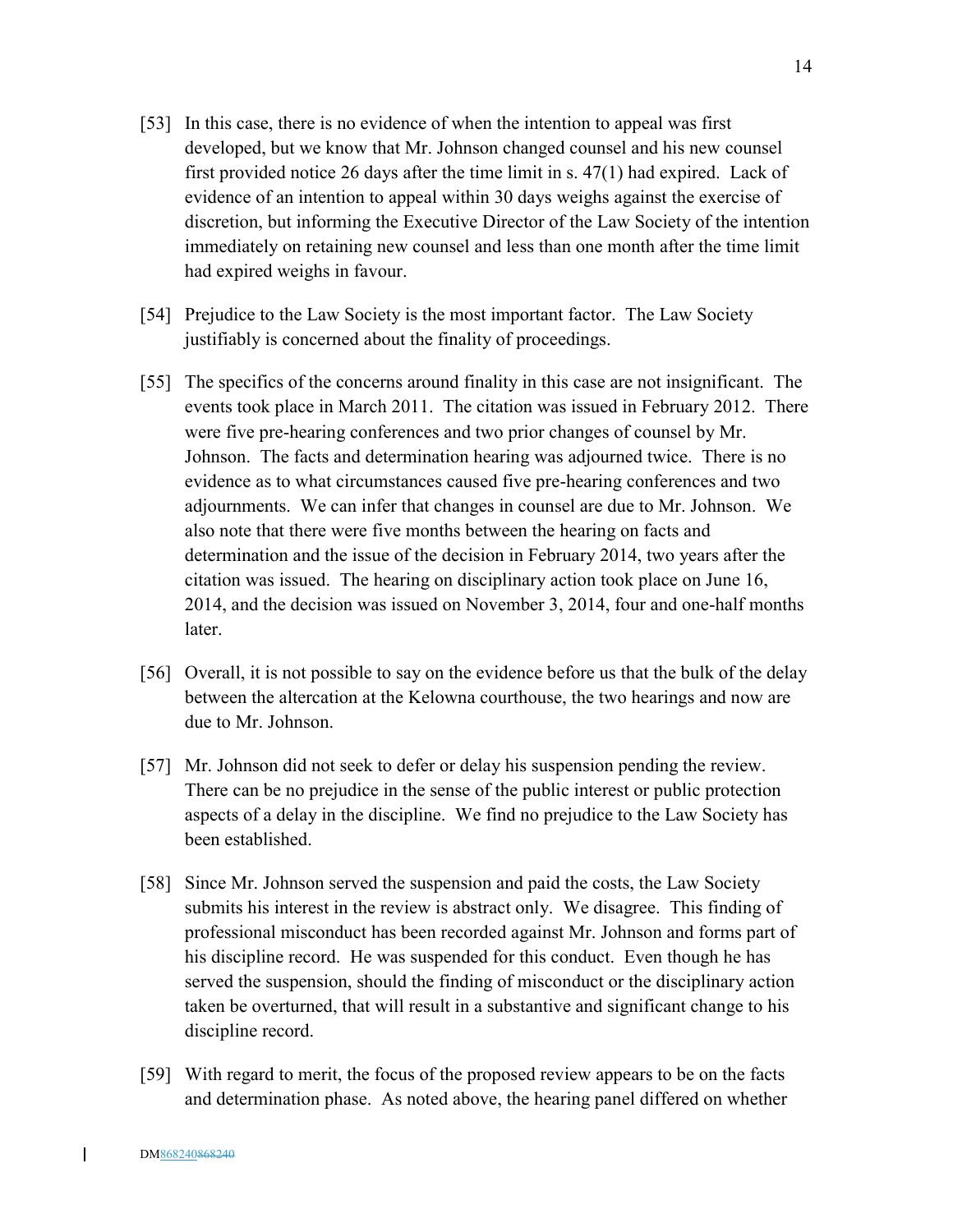provocation could be a defence. That is an element of the proposed review, as are the context in which the factual utterance was made, misapprehending the extent and seriousness of the provocation, and the finding that it is a lawyer's duty to promote the interests of the state. These are issues that relate to the governance and discipline of collegiality and civility in the profession. They are issues that the Law Society deals with in complaints that reach the citation stage and complaints that do not. They are being dealt with by other law societies in Canada. We are of the view that these issues warrant review. The proposed review has sufficient merit for this factor to weigh in favour of exercising the discretion to extend the time.

[60] Overall, it is our view that the interests of justice are served by granting an extension to Mr. Johnson to apply for a review of the decisions of the hearing panel.

### **COSTS**

- [61] The Law Society seeks costs in the amount of \$1,000. Mr. Johnson says costs cannot be awarded for a pre-review application. The Law Society says they can.
- [62] Given our decision, we order that costs of this application, included whether they are permitted and to whom, if anyone, they should be awarded, be determined by the review board that hears the review.

#### **DISSENTING DECISION OF ELIZABETH ROWBOTHAM**

[63] I agree with the facts as set out by the majority.

### **ISSUES**

- [64] The issues identified by the parties in this matter are:
	- (a) Whether a review board has the jurisdiction to extend the time to make a written application for a review on the record under s. 47(1) of the *Le*ga*l Profession Act* (the "Act"); and
	- (b) If the jurisdiction exists, whether it should be exercised to permit an extension of time in this matter.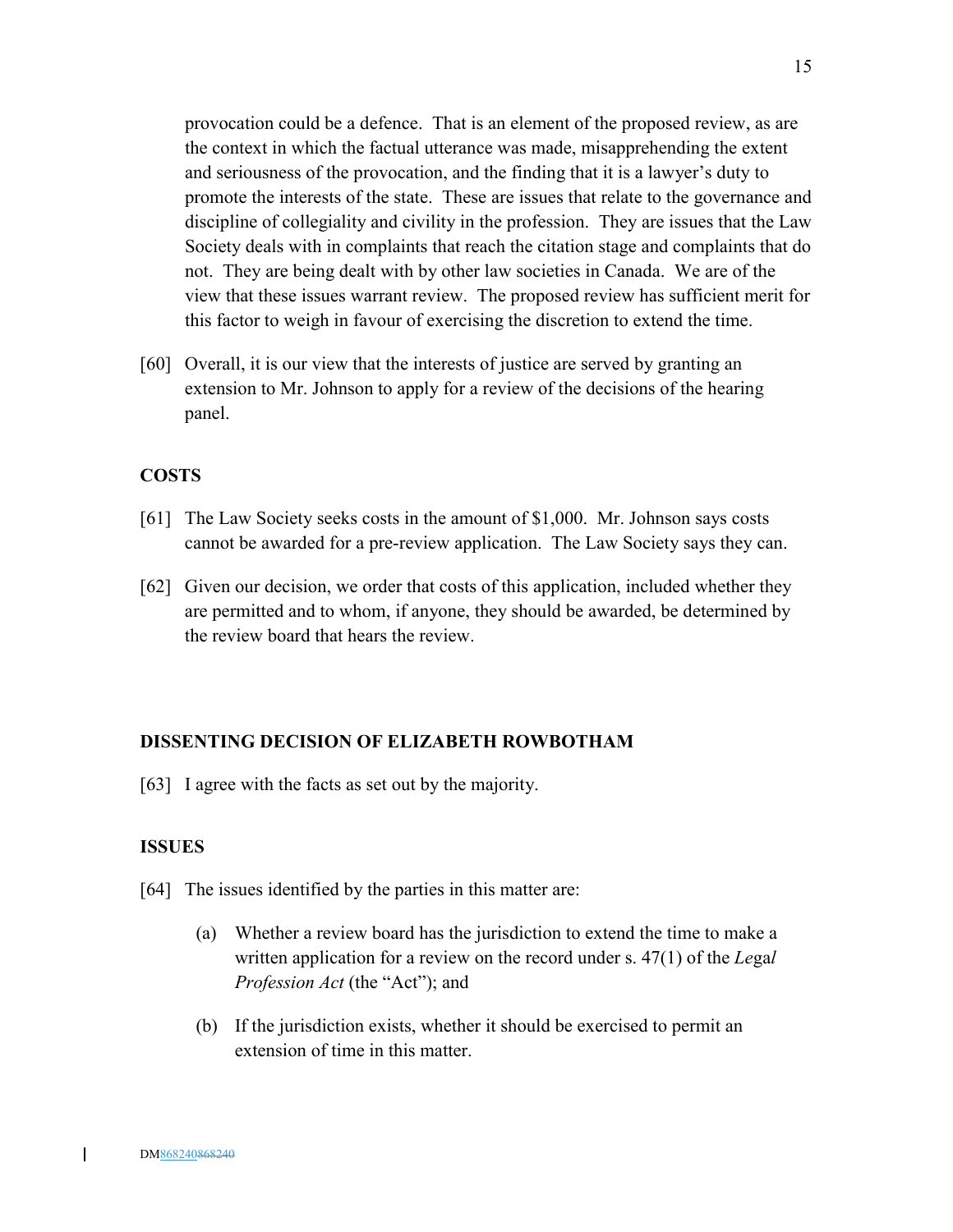- [65] The first issue is a matter of statutory interpretation and is a question of law. For the reasons set out below, I am of the opinion that this review panel does not have the jurisdiction to extend the time to file a notice of review and therefore the second issue does not need to be considered.
- [66] I appreciate that, in certain circumstances the 30-day time period in which to make an application for a review of a panel decision in a disciplinary matter may be challenging for respondents to meet (for example, if a decision is rendered in the midst of a lengthy trial) and that it may be desirable to allow for relief of the 30-day time period. However, the issue of whether review boards *ought* to have the jurisdiction to vary the 30-day period is an issue that should be considered and decided by the Benchers as a whole.
- [67] Should the Benchers as a whole consider that, as a matter of policy, review boards (or the Discipline or Credentials Committee, or the Executive Director, or some other Law Society body) should have the jurisdiction to exercise discretion to extend the time in which a review of a hearing panel decision can be brought, the Benchers could direct the Law Society to request a legislative amendment of the Act to grant that jurisdiction. Alternatively, should the Benchers decide that the Act does give the Benchers the authority to make rules varying the 30-day time period, the Benchers could direct Law Society staff to draft rules for the Benchers' further consideration that clearly: (i) state that a review board (or other Law Society body) has the delegated discretion to extend the time to make an application for a review on the record; and (ii) identifies the criteria that that body may consider when exercising that discretion. Just as it is important to members and the public that the responsibilities and obligations of lawyers are clearly set out in the Law Society Rules, it is equally important that relief from statutorily prescribed limits also be clearly set out.
- [68] In the interim, given that Mr. Johnson is not challenging the sanctions imposed by the hearing panel and has complied with those sanctions, but rather, is concerned with whether provocation can ever be a defence to misconduct (the hearing panel was divided on this issue) Mr. Johnson could request an opinion on the issue of provocation from the Ethics Committee of the Law Society.

### **POSITION OF THE PARTIES**

[69] Mr. Johnson advances two arguments in support of his position that the jurisdiction to grant an extension of time to file a notice of review exists. The first is that Rule 5-12(2), which confers on a review board the ability to determine the practice and procedure to be followed at the review, includes the ability to determine whether an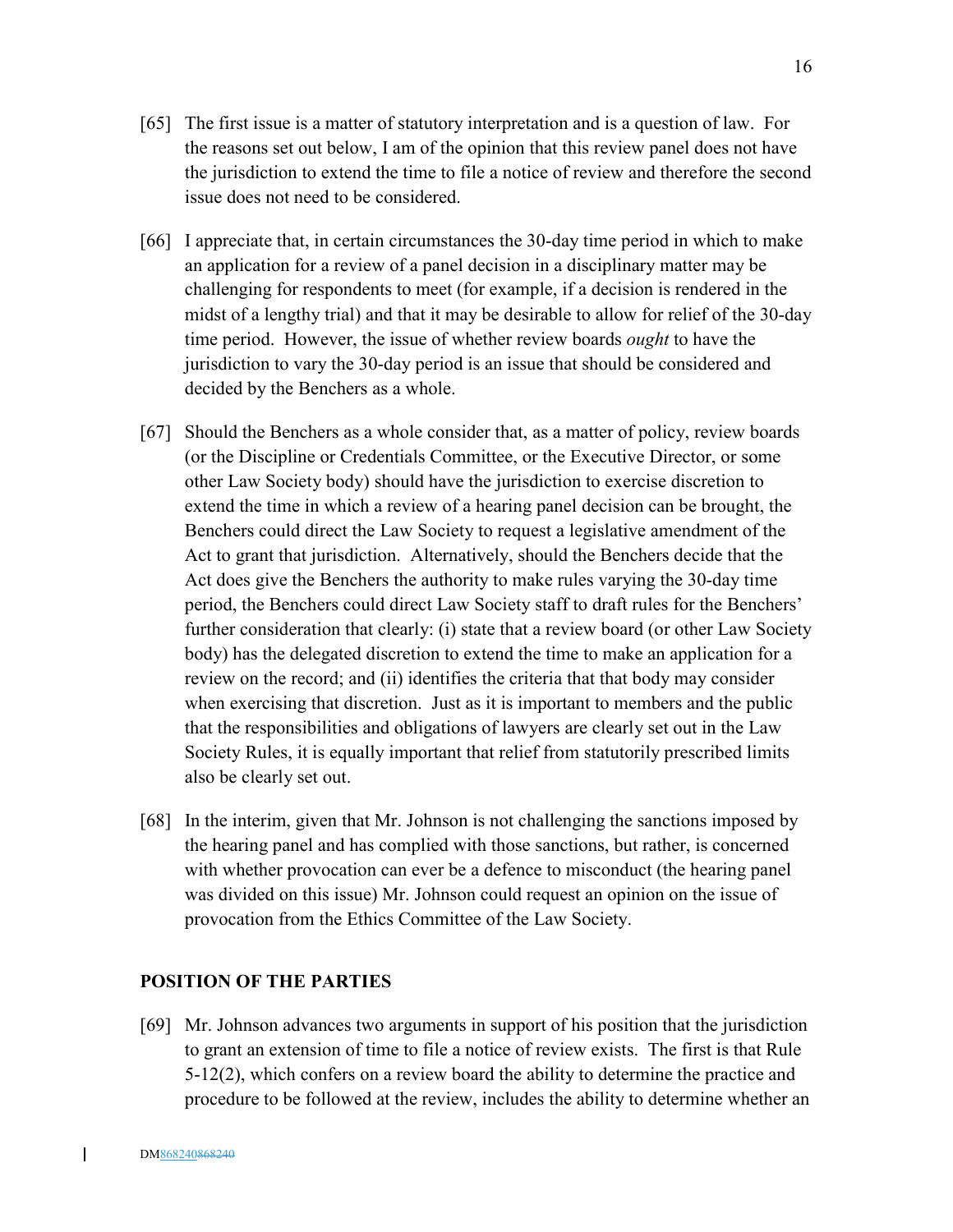extension of time should be granted to an applicant seeking to submit a notice of review. Mr. Johnson submits that, if no specific rule addresses extensions of time to submit a notice of review, then Rule 5-12(2) provides the review board with the jurisdiction to determine extensions of time to submit a notice of review as a point of "practice and procedure."

- [70] Mr. Johnson's second argument is that the 30-day notice requirement in s. 47(1) of the Act is a "condition" that can be extended or varied under Rule 5-10.
- [71] With respect to Mr. Johnson's first argument, the Law Society's position is that, if it was the intention of the Legislature that review boards have the ability to extend the time to bring an appeal of a hearing decision, the Legislature would have expressly said so. I agree. The reason there is no specific rule addressing extensions of time to make an application for a review is because the Act does not give the Benchers the authority to make such a rule.
- [72] With respect to Mr. Johnson's second argument, the Law Society's position is that s. 47(1) of the Act is not a condition that is subject to extension pursuant to Rule 5- 10. I agree.

### **REGULATORY FRAMEWORK**

- [73] Sections of the Act and Rules relevant to the issue of jurisdiction and the position of the parties are summarized below. The relevant provisions of these sections and rules not set out by the majority above are set out more fully in Appendix A.
- [74] Section 21 of the Act authorizes the Benchers to make rules that establish conditions under which a non-practising or retired member in good standing with the Law Society may apply for admission to become a practising member.
- [75] Section 22(3) of the Act authorizes a hearing panel at a credentials hearing to grant an application subject to conditions or limitations the panel considers appropriate. Section 22(5) authorizes the Benchers to vary or remove conditions or limitations imposed by a hearing panel at a credentials hearing.
- [76] Section  $27(2)(d.1)$  authorizes the Benchers to make rules permitting the Practice Standards Committee to make orders imposing conditions and limitations on a lawyer's practice.
- [77] Section  $32(2)(c)$  authorizes the Benchers to make rules to permit the imposition of conditions and limitations on a law firm, or the practice of a lawyer, that does not meet the financial standards established by the Benchers.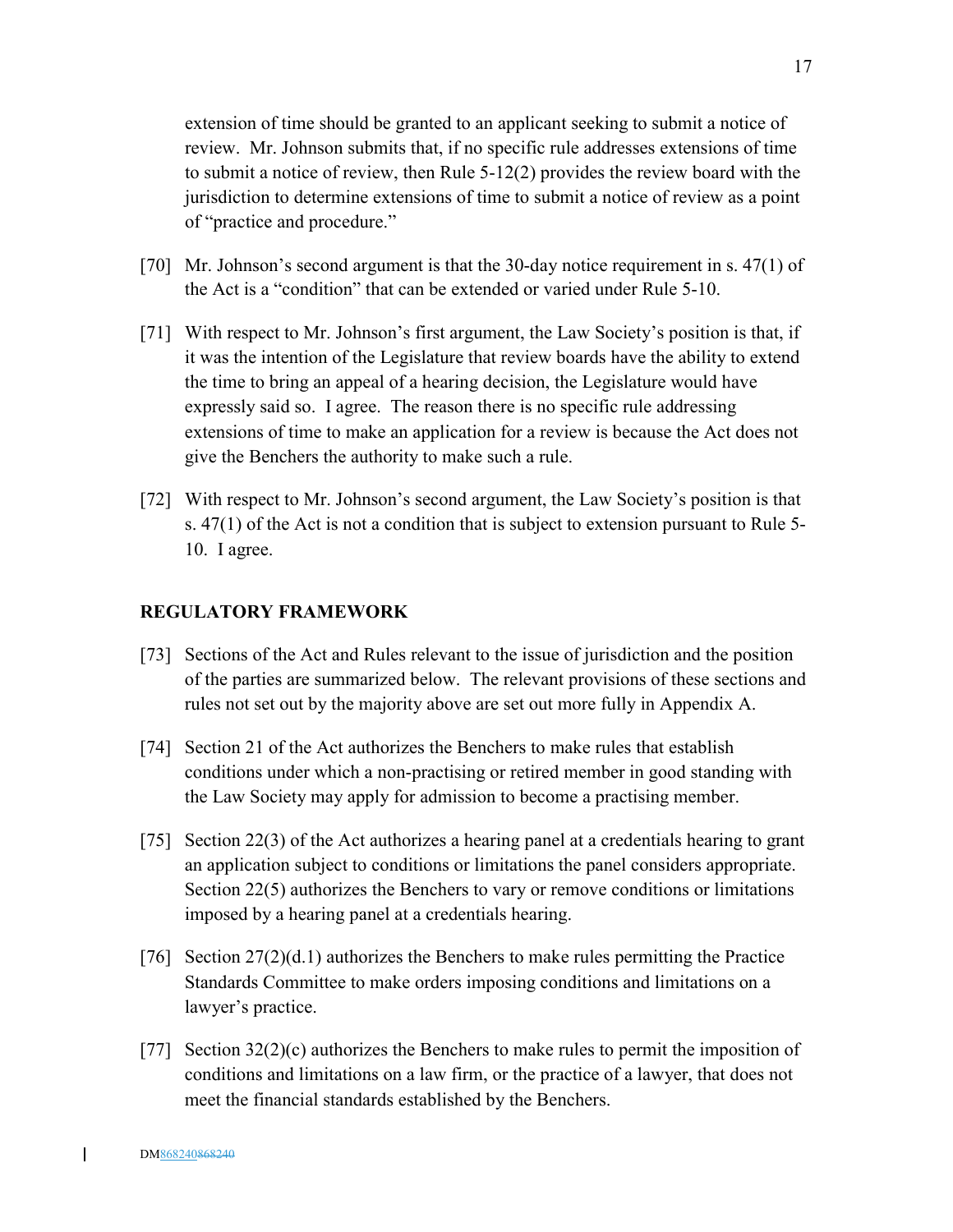- [78] Section 38 provides that a hearing of a citation must be conducted by a panel and authorizes the panel to dismiss a citation or impose disciplinary sanctions. Section 38(5)(c) authorizes a hearing panel on a disciplinary matter to impose conditions or limitations on a lawyer's practice. Section 38(5)(d) authorizes a hearing panel on a disciplinary matter to suspend a lawyer from practice until conditions imposed on the lawyer by the hearing panel are fulfilled.
- [79] Section 47(1) through (3.2) sets out a 30-day period in which an application may be brought for a review of the decision of a credential or disciplinary hearing panel. These reviews are a review on the record and are conducted by a "review board." As this matter arose before the creation of review boards (January 1, 2013) it is being heard by a review panel of Benchers.
- [80] Section 47(5)(b) authorizes a review board to confirm the decision of the hearing panel or make any decision that the panel could have made under the Act. Consequently, a review board (or a review panel of the Benchers) also has the ability to impose conditions on a lawyer's practice.
- [81] Section 47(6) authorizes the Benchers to make rules regarding the appointment and composition of review boards; the procedure for an application for a review; and for practice and procedures before review boards.
- [82] Section 48 of the Act states that an appeal of a hearing panel decision or a decision of a review board may be made to the Court of Appeal. Consequently, persons, including the Law Society, have the option of appealing a hearing panel decision to a review board and then to the Court of Appeal or directly appealing a hearing panel decision to the Court of Appeal.
- [83] Part 5 of the Law Society Rules in force at the time of the hearing of this matter<sup>1</sup> governs hearings and appeals (including appeals to a review board). Rules 5-1 to 5-11 set out the composition of hearing panels and the practice and procedure before those panels. Rules 5-12 to 5-21 set out the composition of review boards and the practice and procedure before a review board. Rule 5-1(c) states that Part 5 applies to a review board of a hearing decision unless the context indicates otherwise.
- [84] Rule 5-10 governs the process by which a lawyer may seek to have a condition that was imposed by a panel at a credentials or disciplinary hearing varied.

1

<sup>&</sup>lt;sup>1</sup> The Law Society Rules 2015 came into force on July 1, 2015. For the purposes of this matter, there is no substantive difference between the Law Society Rules in force at the time of the application in this matter and the Law Society Rules 2015 currently in force.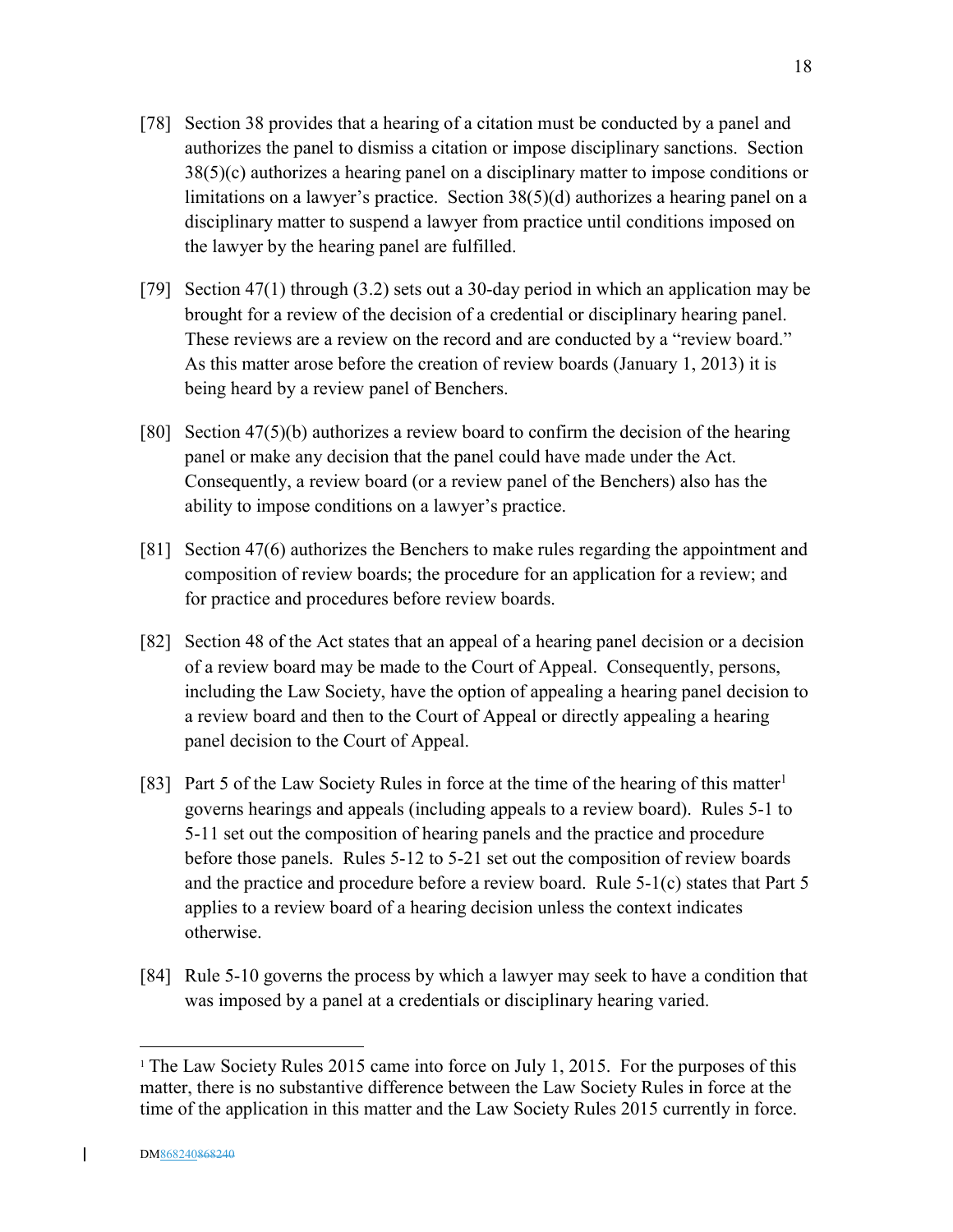- [85] Rule 5-12(2) of the Rules states that "Subject to the Act and these Rules, a review board may determine the practice and procedure to be followed at a review."
- [86] Rule 5-13 repeats the 30-day period set out in s. 47(1) through (3.2) of the Act in which an application for a review may be brought.

### **ANALYSIS**

#### **The 30-day period in section 47 of the Act**

- [87] The Law Society is a statutory body, and it and the Benchers derive their authority to act solely from the Act. The Benchers do not have any inherent jurisdiction.
- [88] When interpreting legislation it is well settled, as set out in *Sullivan on the Construction of Statutes*, 5th ed., at page 1, that:

… the words of an Act are to be read in their entire context, in their grammatical and ordinary sense harmoniously with the scheme of the Act, the object of the Act, and the intention of Parliament.

- [89] As outlined above, ss. 22(3) and (5),  $27(2)(d.1)$ ,  $32(2)(c)$ ,  $38(5)(c)$  and (d) read in context and in their grammatical and ordinary sense all relate to the imposition of conditions on a lawyer's practice. These sections are unrelated to practice and procedures before a hearing panel. For example, sections  $22(3)$  and  $38(5)(c)$  are the statutory grant of authority whereby hearing panels may impose conditions on a lawyer's practice. Section 47(5)(b) confers on review boards the same authority to impose conditions that hearing panels have.
- [90] In contrast, the 30-day time period set out in sections  $47(1)$  to  $(3.2)$  of the Act is not a condition imposed by a panel or review board. It is also not a condition made in relation to a lawyer's practice. It is a time period imposed by the Act during which an application for a review on the record may be made.
- [91] There is nothing express in the Act enabling the Law Society or a review board to extend the time to apply for a review on the record. The issue then becomes whether the authority to extend the time to apply for a review on the record can be inferred from s. 47(6), which authorizes the Benchers to make rules for procedures for an application for a review and for the practice and procedure before review boards. In my opinion, this provision, and the rules enacted pursuant to it, do not support such an interpretation.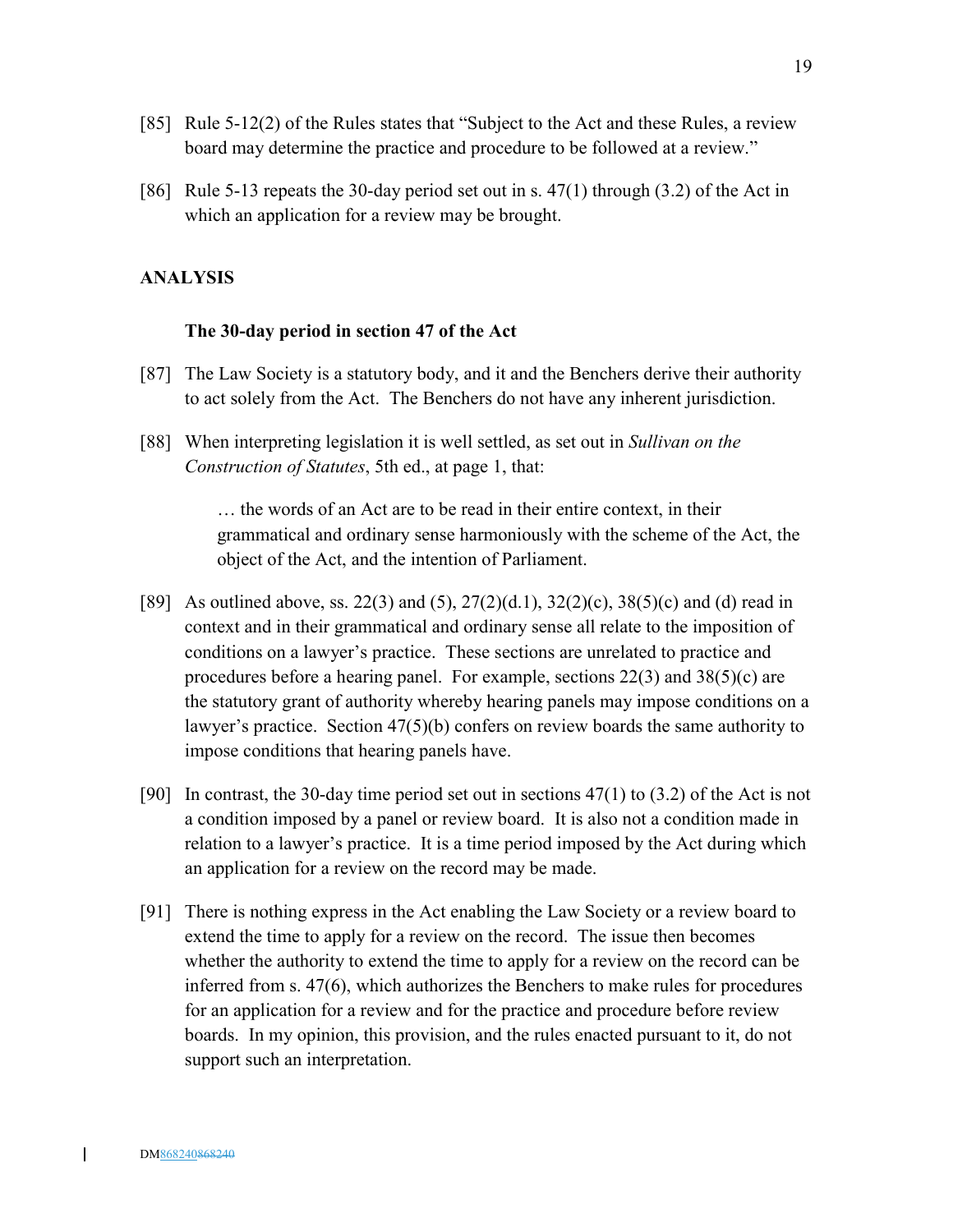- [92] The Law Society references s. 10(1) and (4) of the *Court of Appeal Act,* RSBC 1999, c. 77; s. 243(3) of the *Workers Compensation Act*, RSBC 1996, c. 492, and s. 50.61(4) of *the Health Professions Act* as examples where the Legislature has expressly granted the relevant body with the authority to extend time for a review or appeal. One further example is the *Administrative Tribunal Act*, SBC 2004, c. 45 (the "ATA'). Pursuant to s. 44.1 of the Act, three sections of the ATA (sections 48, 49 and 56) apply to, among other things, discipline hearings and appeals (reviews on the record). Section 44.1 came into effect on January 1, 2013.<sup>2</sup>
- [93] Briefly summarized, s. 48 of the ATA authorizes a tribunal to maintain order at hearings. Section 49 of the ATA authorizes the tribunal to bring contempt applications to the court in respect of uncooperative witnesses. Section 56 of the ATA provides immunity protection to tribunal members from legal proceedings.
- [94] However, the Legislature did not extend application of s. 24 of the ATA to the Law Society or a review board. Section 24 of the ATA expressly confers on tribunals the authority to extend the time to file an appeal (which a review on the record by a review panel is) and states:
	- (1) A notice of appeal respecting a decision must be filed within 30 days of the decision being appealed, unless the tribunal's enabling Act provides otherwise.
	- (2) Despite subsection (1), the tribunal may extend the time to file a notice of appeal, even if the time to file has expired, if satisfied that special circumstances exist.
- [95] If the Legislature had intended the Law Society or a review board to have the jurisdiction to extend the time to apply for a review on the record, it could have simply extended application of s. 24 of the ATA to the review board. It did not.
- [96] At this juncture, it is worth noting that the modern principle to statutory interpretation is not the only aid to statutory interpretation. Two other rules are also relevant. The first is the presumption against tautology which is summarized in *Sullivan on the Construction of Statutes* at p. 210 as:

It is presumed that the legislature avoids superfluous or meaningless words, that it does not pointlessly repeat itself or speak in vain. Every word in a statute is presumed to make sense and to have a specific role to play in advancing the legislative purpose. ...

 $\overline{\phantom{a}}$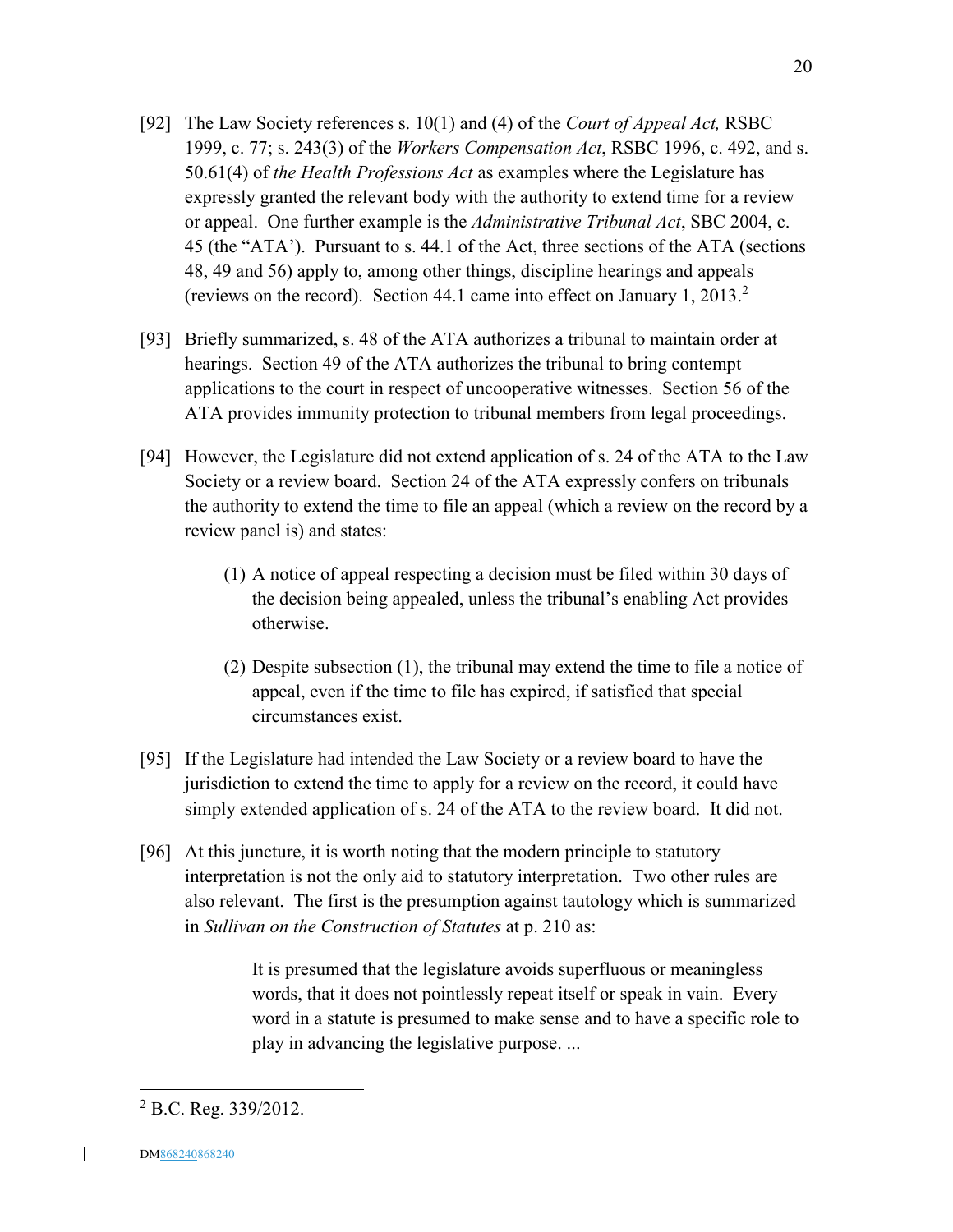- [97] In my opinion, the majority's reasoning renders the 30-day time period in s. 47 of the Act, and repeated in Law Society Rule 5-13, superfluous.
- [98] The second presumption, also summarized in *Sullivan on the Construction of Statutes*, at p. 411 is that:

… The legislature is presumed to know its statute book and to draft each new provision with regard to the structures, conventions, and habits of expression as well as the substantive law embodied in existing legislation.

- [99] As discussed above, the Legislature has expressly conferred on other appellate bodies the discretion to extend the time for a review or appeal. Given the express grant of jurisdiction to other administrative and statutory bodies, an implied grant of jurisdiction to review boards of the Law Society cannot be inferred.
- [100] I appreciate that s. 47(1) of the Act says that an applicant or respondent "may" apply for a review on the record by a review board while s. 24 of the ATA says that a notice of appeal "must" be filed within 30 days of the decision being appealed. However, in the context of this matter, nothing turns on that difference in wording. Both permit an appeal if the appellant wishes and both require that a notice of appeal be made within 30 days of the decision being appealed. "May" as used in s. 47(1) is empowering. It is not used in the sense of conferring discretion, that is, as conferring the discretion on the applicant or respondent to appeal at any time, irrespective of the 30-day limit.
- [101] As s. 47 of the Act confers no authority on the Benchers to extend the time to make a written application for a review on the record of a panel decision, the Benchers have no authority to pass any rules authorizing a person, committee or panel to vary the 30-day period. It is my further opinion that the Benchers have not passed any rules that would authorize the variance of the 30-day period.

#### **Variance of conditions**

[102] Rule 5-10(1) of the Law Society Rules in force at the time of the hearing of this matter authorizes an applicant in a credentials matter or a respondent in a disciplinary matter to apply to the Executive Director for: (a) an extension of time to pay a fine or fulfill a condition imposed at a credentials hearing, a discipline hearing, or a by a review panel; (b) for a variation of a condition imposed at a credentials hearing, and discipline hearing, or a review panel; and (c) a change in the start date for a suspension imposed at a disciplinary hearing or on review.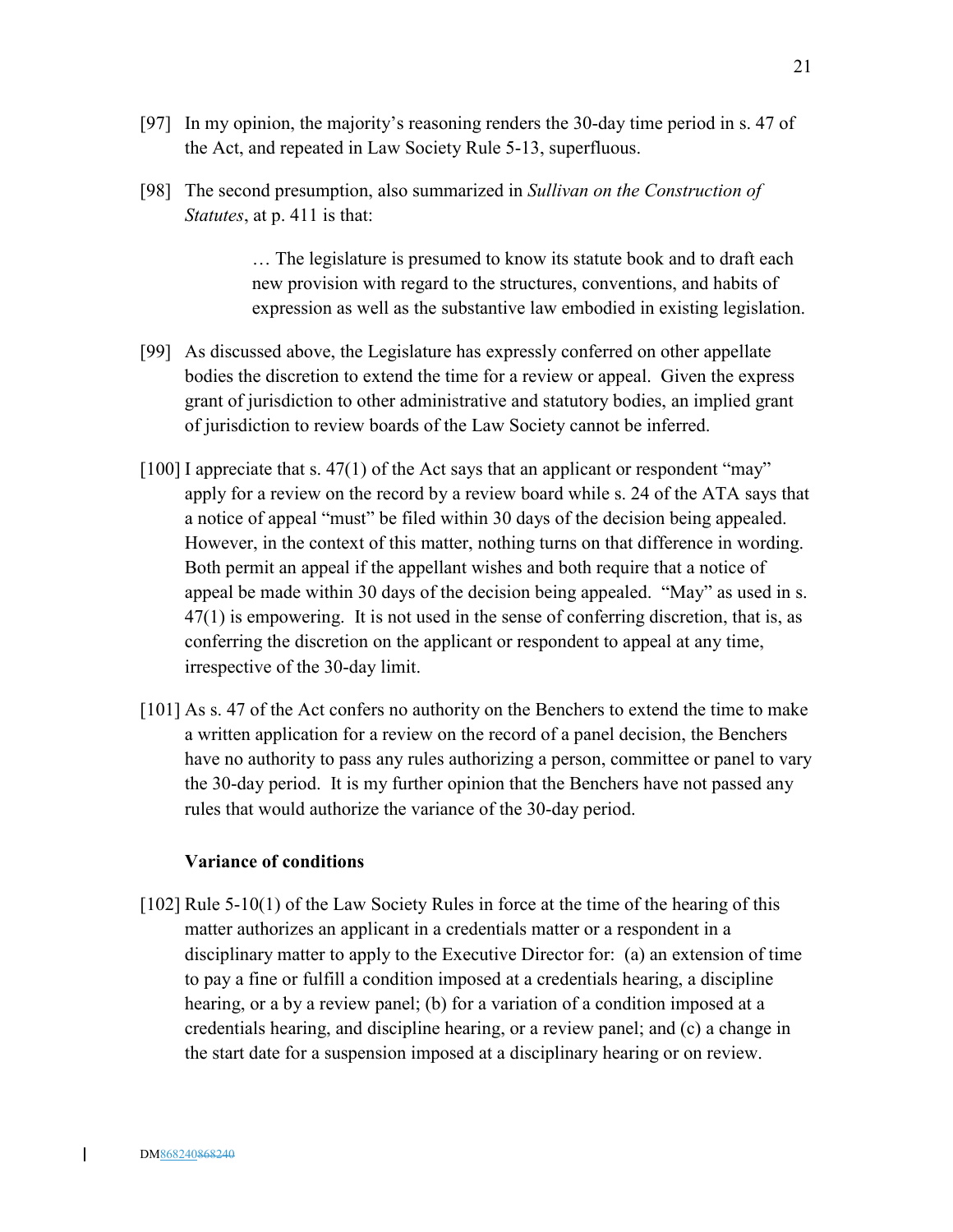- [103] Rule 5-10(1.1) requires the Executive Director to promptly notify the President of the Law Society of any application made under Rule 5-10(1).
- [104] Pursuant to Rule 5-10(2), the President must refer an application under Rule 5- 10(1) to: (a) the same panel that made the order; (b) a new panel; (c) the Discipline Committee; or (d) the Credentials Committee as in the President's discretion appears appropriate.
- $[105]$  Respectfully, I do not agree that the time period in s. 47(1) of the Act in which to commence a review by a review board is a condition subject to variance pursuant to Rule 5-10. The 30-day time period is not a condition imposed by a credential panel, a hearing panel, or a review board.
- [106] Rule 5-10 uses the term "conditions" while Rule 5-10.1 uses the term "practice conditions." Mr. Johnson's position is that, if Rule 5-10 had been meant to only capture "practice conditions," it would have been worded more specifically as was done in Rule 5-10.1. Consequently, "conditions" in Rule 5-10 has a broader meaning than "practice conditions" used in Rule 5-10.1.
- [107] Even if "conditions" in Rule 5-10 are broader than "practice conditions" in Rule 5- 10.1 (and I make no decision either way), both are conditions imposed by a hearing panel or a review board. The 30-day period set out in s. 47(1) of the Act is not a condition imposed by a hearing panel and, therefore, is not a condition that can be varied by a review board (or any other body of the Law Society).
- [108] Section 47(1) of the Act is a statutory time limit on a person's statutory right to apply for a review on the record. The authority granted to the Benchers in s. 47(6) of the Act to determine the practice and procedures of review boards does not include the authority to vary the 30-day time period in s. 47(1) of the Act in which to apply for a review. Rule 5-12(2), which authorizes a review board to determine "the practice and procedure to be followed at a review," does not confer on a review board the authority to extend the time in which to make an application for review. Rather "practice and procedure" in Rule 5-12(2) means the practice and procedure of a review board, after an application for a review has been submitted within the time period set out in the Act.

### **COSTS**

[109] As I am of the view that this panel does not have the jurisdiction to extend the time to make an application for a review on the record, I would make no order as to costs.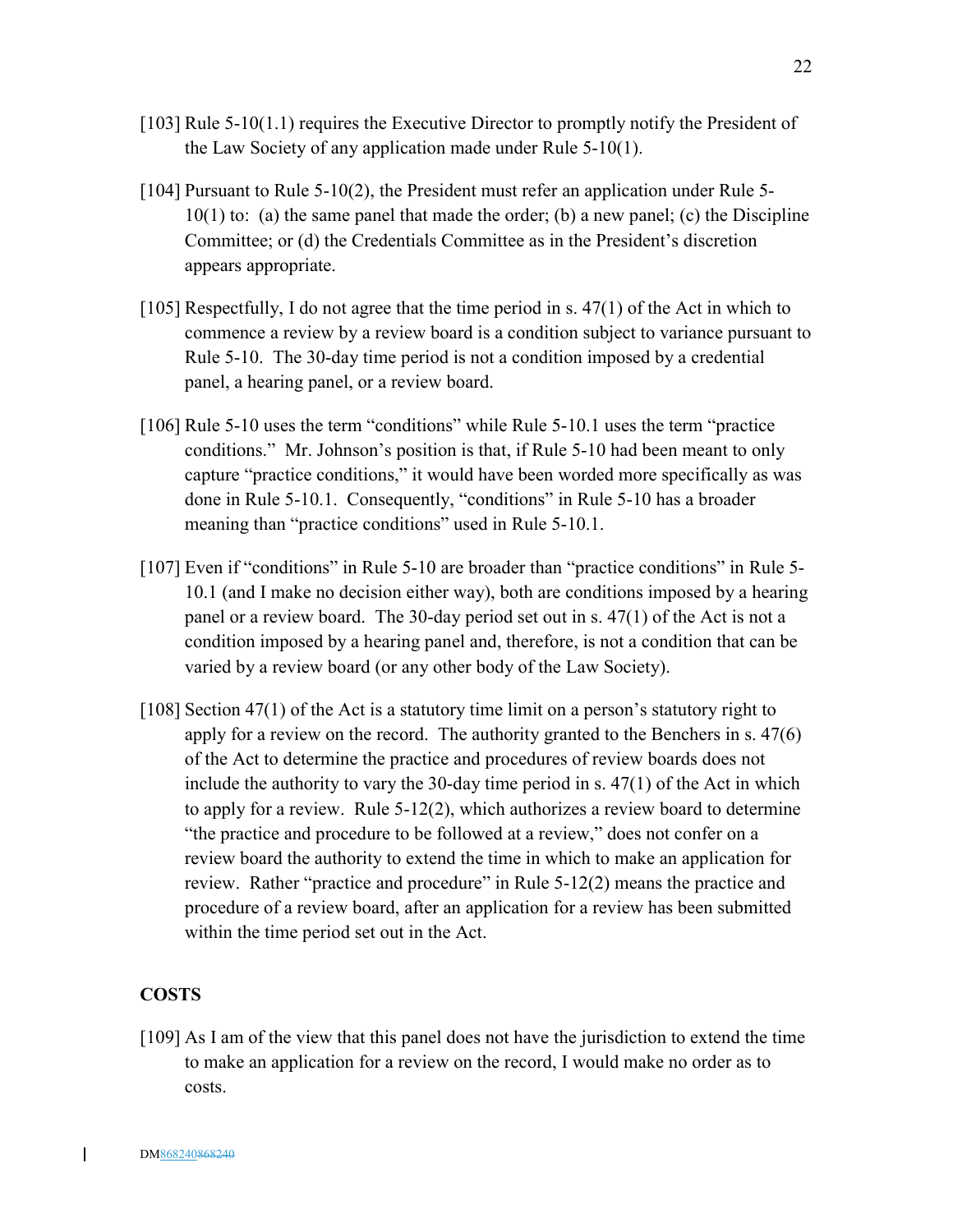### **APPENDIX A**

## **LEGAL PROFESSION ACT**

### S.B.C. 1998, C. 9

## **PART 2 – MEMBERSHIP AND AUTHORITY TO PRACTISE LAW**

### **Division 2 – Admission and Reinstatement**

### **Admission, reinstatement and requalification**

- **21** (1) The benchers may make rules to do any of the following:
	- (a) establish a credentials committee and delegate any or all authority and responsibility under this Part, other than rule-making authority, to that committee; …
	- (e) set a fee for reinstatement;
	- (f) establish conditions under which a member in good standing of the society who is not permitted to practise law, may apply to become a practising lawyer. …
	- (3) The benchers may impose conditions or limitations on the practice of a lawyer who, for a cumulative period of 3 years of the 5 years preceding the imposition of the conditions, has not engaged in the practice of law.

### **Credentials hearings**

- **22** (1) This section applies to a hearing ordered under section 19 (2) (c).
	- (2) A hearing must be conducted before a panel.
	- (3) Following a hearing, the panel must do one of the following:
		- (a) grant the application;
		- (b) grant the application subject to conditions or limitations that the panel considers appropriate;
		- (c) reject the application. …
	- (5) On application, the benchers may vary or remove conditions or limitations imposed by a panel under this section.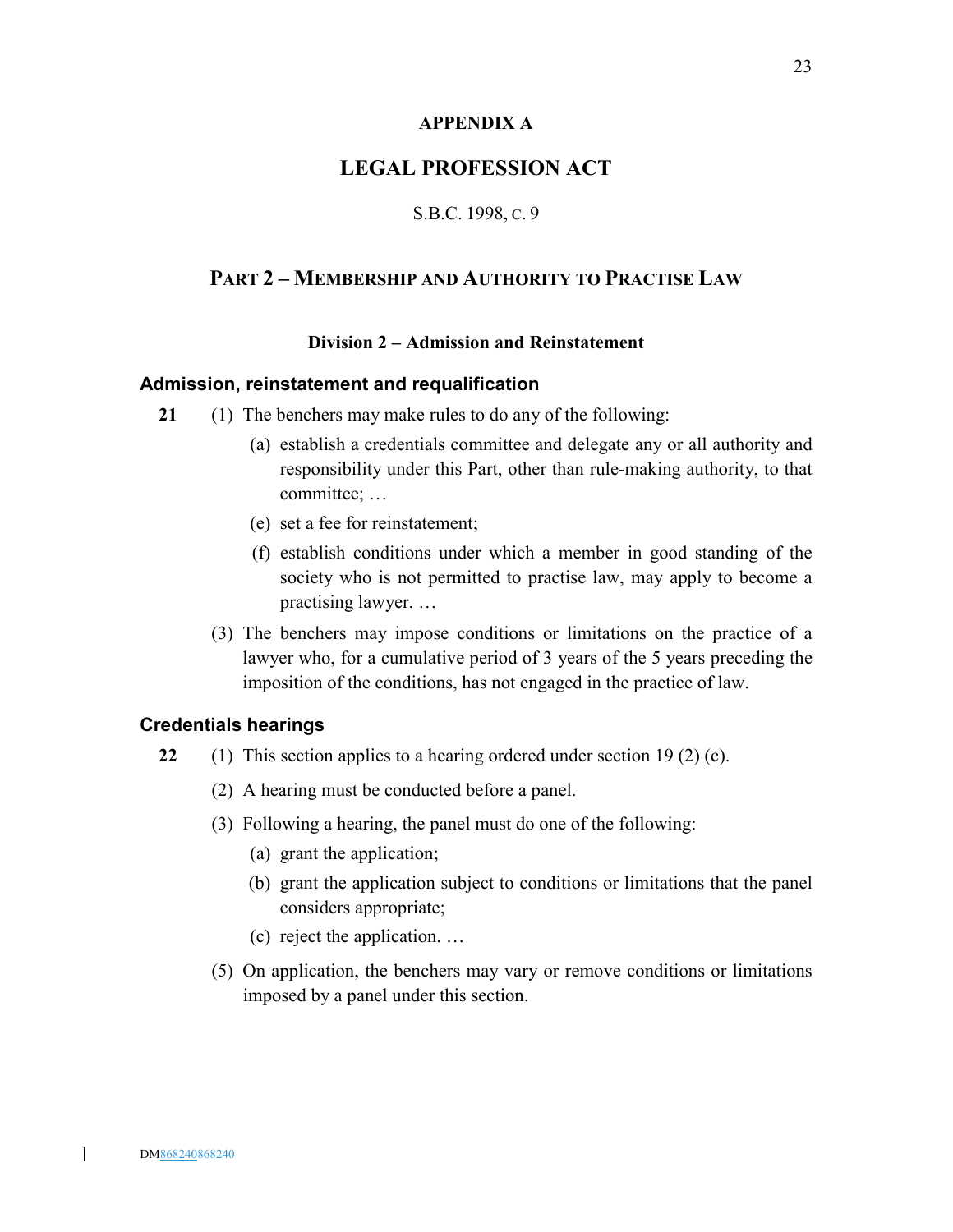## **PART 3 – PROTECTION OF THE PUBLIC**

#### **Practice standards**

- **27** (1) The benchers may
	- (a) set standards of practice for lawyers, …
	- (2) The benchers may make rules to do any of the following:
		- (a) establish a practice standards committee and delegate any or all authority and responsibility under this section, other than rule-making authority, to that committee; …
		- (d.1) permit the practice standards committee established under paragraph (a) to make orders imposing conditions and limitations on lawyers' practices, and to require lawyers whose competence to practise law has been investigated to comply with those orders; …
			- (f) permit the discipline committee established under section 36 (a) to consider …
				- (ii) any remedial program undertaken or recommended
				- (iii) any order that imposes conditions or limitations on the practice of a lawyer, and
				- (iv) any failure to comply with an order that imposes conditions or limitations on the practice of a lawyer. …
	- (4) Rules made under subsection (2) (d.1)
		- (a) may include rules respecting
			- (i) the making of orders by the practice standards committee, and
			- (ii) the conditions and limitations that may be imposed on the practice of a lawyer, …
		- (b) must not permit the imposition of conditions or limitations on the practice of a lawyer before the lawyer has been notified of the reasons for the proposed order and given a reasonable opportunity to make representations respecting those reasons.

#### **Financial responsibility**

- **32** (1) The benchers may establish standards of financial responsibility relating to the integrity and financial viability of the professional practice of a lawyer or law firm.
	- (2) The benchers may make rules to do any of the following: …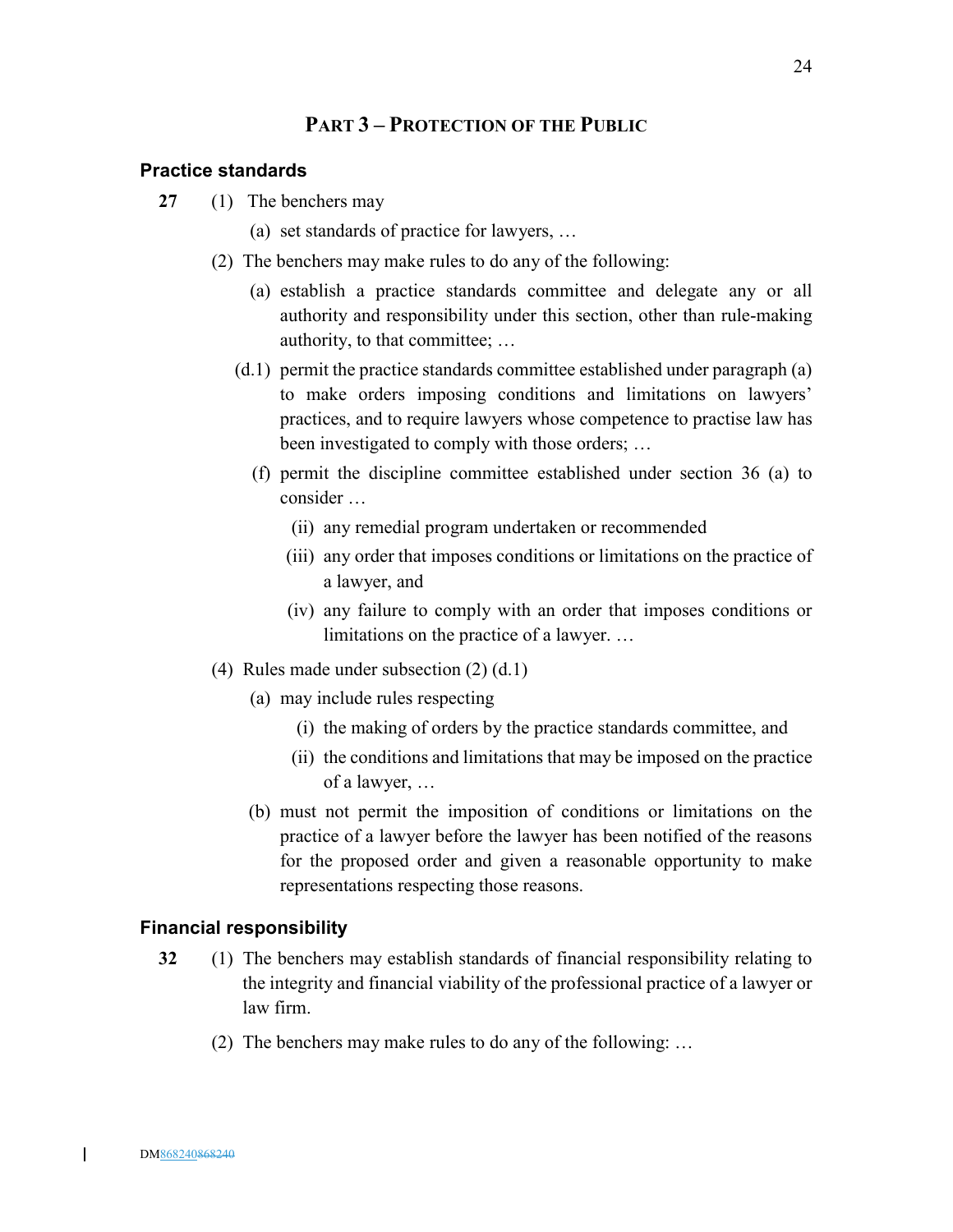- (c) permit the imposition of conditions and limitations on a law firm that, or the practice of a lawyer who, does not meet the standards established under subsection (1).
- (3) Rules made under subsection (2) (b) and (c) must not permit the suspension of a lawyer or imposition of conditions and limitations on the practice of a lawyer or the imposition of conditions and limitations on a law firm before the lawyer or law firm, as the case may be, has been notified of the reasons for the proposed action and given a reasonable opportunity to make representations respecting those reasons.

## **PART 4 – DISCIPLINE**

### **Discipline hearings**

- **38** (1) This section applies to the hearing of a citation.
	- (2) A hearing must be conducted before a panel. …
	- (4) After a hearing, a panel must do one of the following:
		- (a) dismiss the citation;
		- (b) determine that the respondent has committed one or more of the following:
			- (i) professional misconduct;
			- (ii) conduct unbecoming a lawyer;
			- (iii) a breach of this Act or the rules;
			- (iv) incompetent performance of duties undertaken in the capacity of a lawyer;
			- (v) if the respondent is not a member, conduct that would, if the respondent were a member, constitute professional misconduct, conduct unbecoming a lawyer, or a breach of this Act or the rules;
	- (5) If an adverse determination is made against a respondent, other than an articled student, under subsection (4), the panel must do one or more of the following: …
		- (c) impose conditions or limitations on the respondent's practice;
		- (d) suspend the respondent from the practice of law or from practice in one or more fields of law
			- (i) for a specified period of time,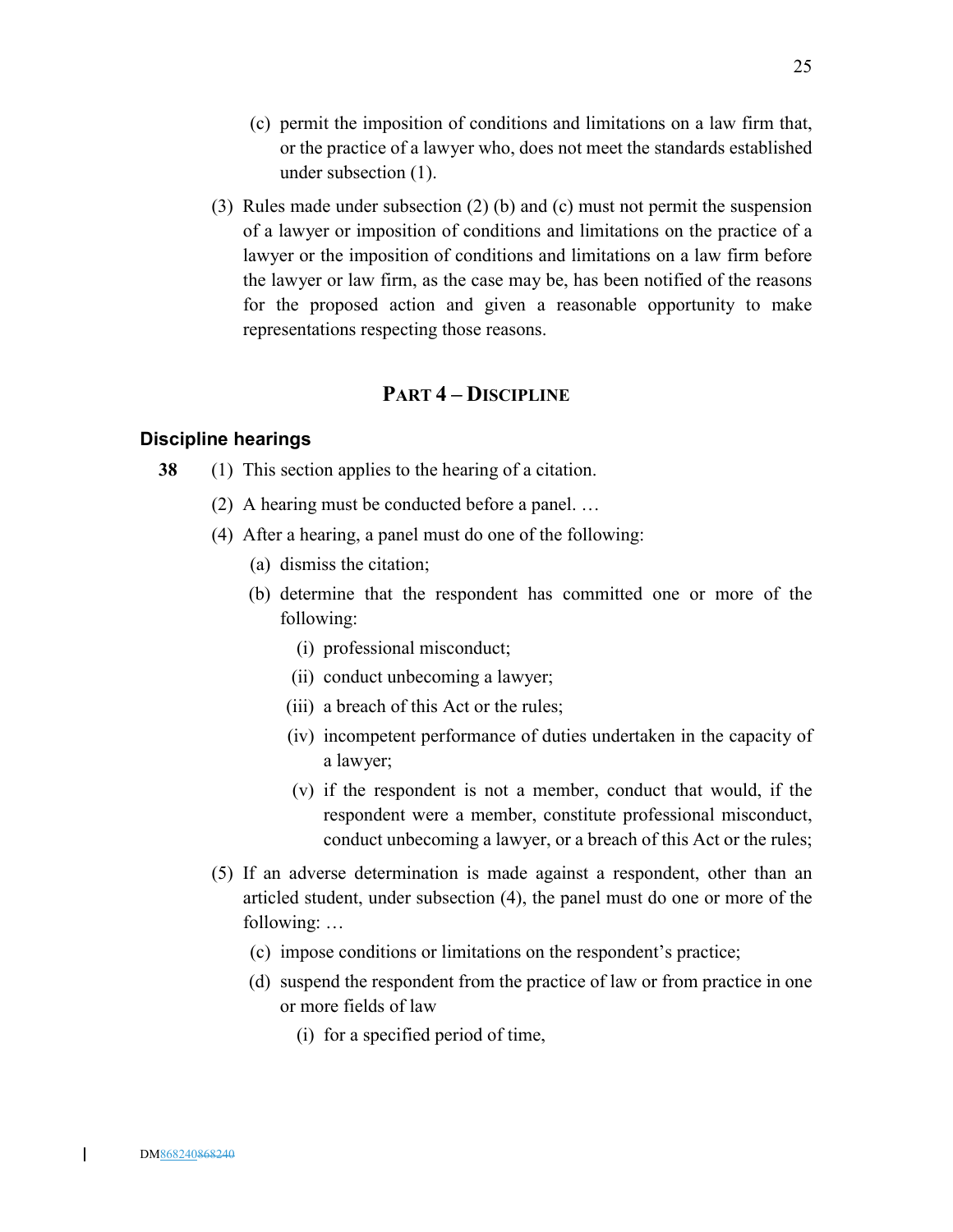- (ii) until the respondent fulfills a condition imposed under paragraph (c) or subsection (7) or complies with a requirement under paragraph (f) of this subsection,
- (iii) from a specified date until the respondent fulfills a condition imposed under paragraph (c) or subsection (7) or complies with a requirement under paragraph (f) of this subsection, or
- (iv) for a specific minimum period of time and until the respondent fulfills a condition imposed under paragraph (c) or subsection (7) or complies with a requirement under paragraph (f) of this subsection; …
- (f) require the respondent to do one or more of the following:
	- (i) complete a remedial program to the satisfaction of the practice standards committee;
	- (ii) appear before a board of examiners appointed by the panel or by the practice standards committee and satisfy the board that the respondent is competent to practise law or to practise in one or more fields of law;
	- (iii) appear before a board of examiners appointed by the panel or by the practice standards committee and satisfy the board that the respondent's competence to practise law is not adversely affected by a physical or mental disability, or dependency on alcohol or drugs;
	- (iv) practise law only as a partner, employee or associate of one or more other lawyers;
- (g) prohibit a respondent who is not a member but who is permitted to practise law under a rule made under section 16  $(2)$  (a) or 17  $(1)$  (a) from practising law in British Columbia indefinitely or for a specified period of time.
- (6) If an adverse determination is made under subsection (4) against an articled student, the panel may do one or more of the following:
	- (a) reprimand the articled student;
	- (b) fine the articled student an amount not exceeding \$5 000;
	- (c) extend the period that the articled student is required to serve under articles;
	- (d) set aside the enrollment of the articled student.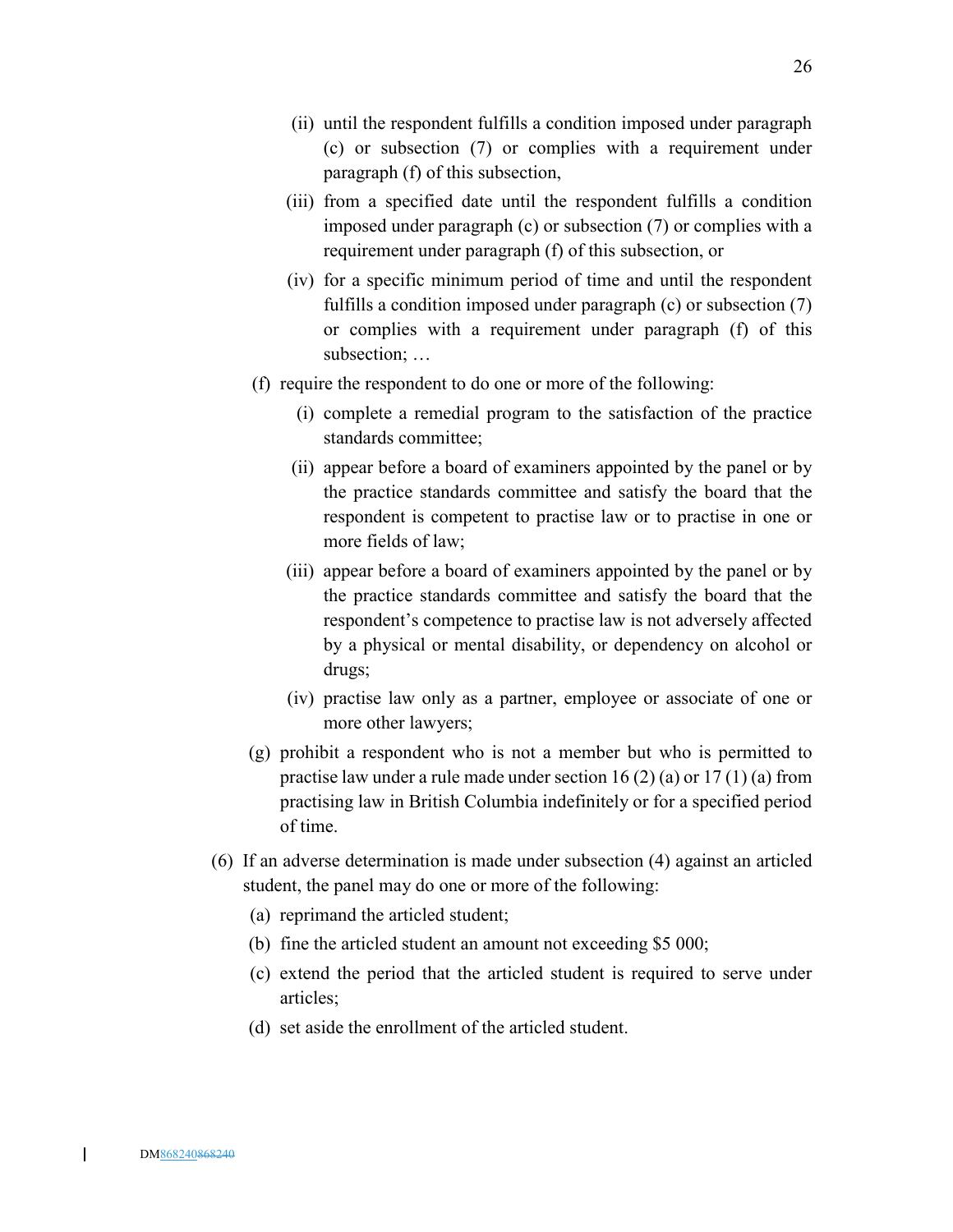(7) In addition to its powers under subsections (5) *and* (6), a panel may make any other orders and declarations and impose any conditions it considers appropriate.

## **PART 5 – HEARINGS AND APPEALS**

## **Appeal**

- **48** (1) Subject to subsection (2), any of the following persons who are affected by a decision, determination or order of a panel or of a review board may appeal the decision, determination or order to the Court of Appeal:
	- (a) an applicant;
	- (b) a respondent;
	- (c) a lawyer who is suspended or disbarred under this Act;
	- (d) the society.
	- (2) An appeal by the society under subsection (1) is limited to an appeal on a question of law.

## **LAW SOCIETY RULES**

# **PART 5 – HEARINGS AND APPEALS**

### **Application to vary certain orders**

- **5-10** (1) An applicant or respondent may apply in writing to the Executive Director for
	- (a) an extension of time
		- (i) to pay a fine or the amount owing under Rule 5-9 *[Costs of hearings]*, or
		- (ii) to fulfill a condition imposed under section 22 *[Credentials hearings]*, 38 *[Discipline hearings]*, or 47 *[Review on the record]*,
	- (b) a variation of a condition referred to in paragraph (a)(ii), or
	- (c) a change in the start date for a suspension imposed under section 38 *[Discipline hearings]* or 47 *[Review on the record]*.
	- $(1.1)$  An application under subrule  $(1)(c)$  must be made at least 7 days before the start date set for the suspension.